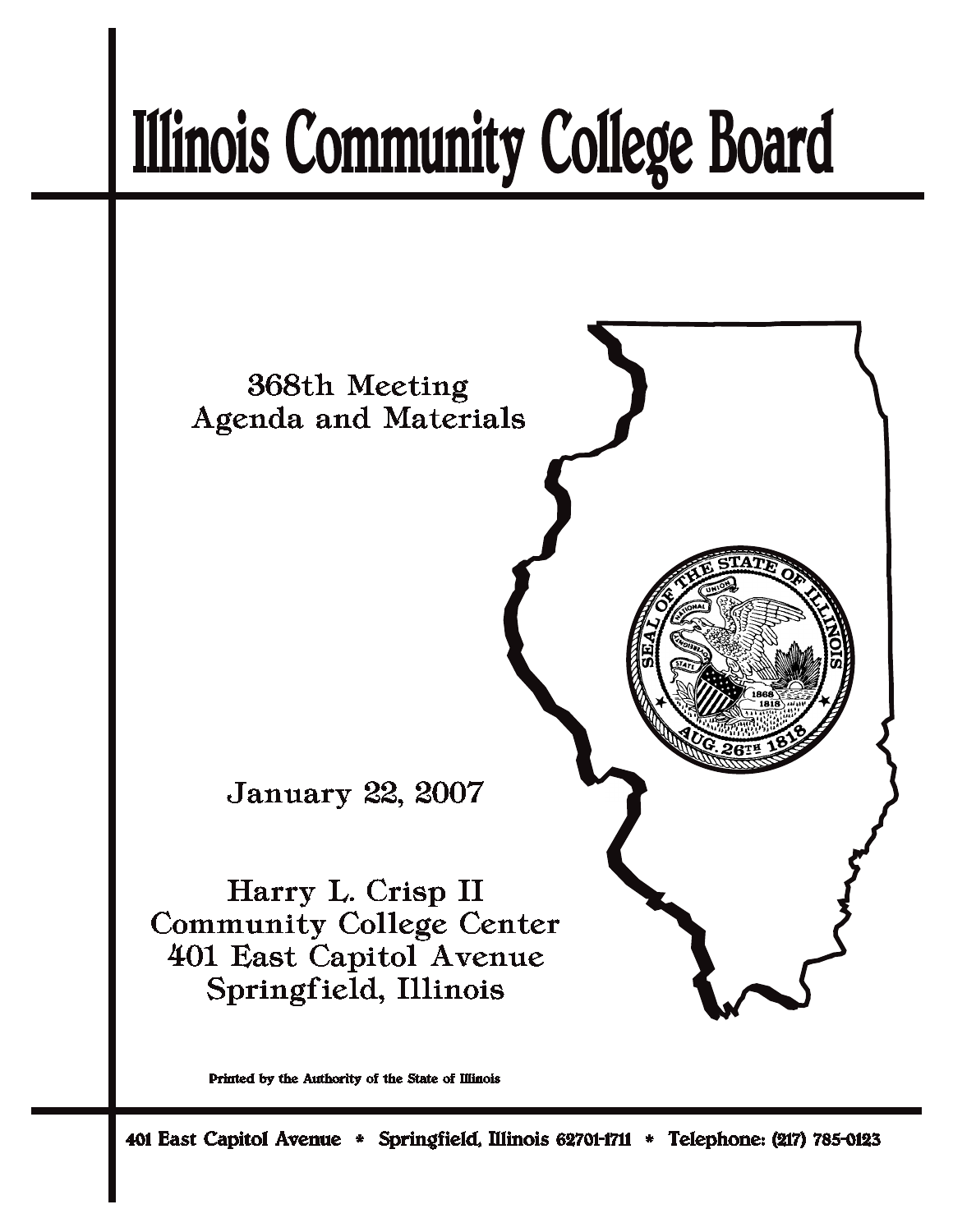#### **Revised Agenda**

368th Meeting of the Illinois Community College Board Harry L. Crisp II Community College Center 401 East Capitol Avenue Springfield, Illinois

January 22, 2007

#### *Committee Meetings*

Sunday, 6:30 p.m. - Personnel and Evaluation - *Hilton* Sunday, 6:30 p.m. - Student Relations - *Hilton* Sunday, 7:00 p.m. - Academic Affairs - *Hilton* Monday, 8:00 a.m. - Adult Education and Workforce Development - *Library* Monday, 8:00 a.m. - Budget and Finance - *Board Room, First Floor* Monday, 8:30 a.m. - External Affairs - *ICCTA Meeting Room, Second Floor*

 $D_{\alpha\alpha\alpha}$ 

#### *9:00 a.m. - Business Meeting - Second Floor Conference Room*

|    |                                                  |                                                                           | <u>rage</u> |  |  |
|----|--------------------------------------------------|---------------------------------------------------------------------------|-------------|--|--|
| 1. | Roll Call and Declaration of Quorum Ann Chandler |                                                                           |             |  |  |
| 2. |                                                  | Announcements and Remarks by Guy Alongi, Chair                            |             |  |  |
| 3. |                                                  | <b>Board Member Comments</b>                                              |             |  |  |
| 4. |                                                  | <b>Committee Reports</b>                                                  |             |  |  |
|    | 4.1                                              | <b>Budget and Finance</b>                                                 |             |  |  |
|    | 4.2                                              | <b>Academic Affairs</b>                                                   |             |  |  |
|    | 4.3                                              | <b>External Affairs</b>                                                   |             |  |  |
|    | 4.4                                              | Personnel and Evaluation                                                  |             |  |  |
|    | 4.5                                              | <b>Adult Education and Workforce Development</b>                          |             |  |  |
|    | 4.6                                              | <b>Student Relations</b>                                                  |             |  |  |
| 5. |                                                  | President/CEO Report Geoff Obrzut                                         |             |  |  |
| 6. |                                                  | <b>Advisory Organizations</b>                                             |             |  |  |
|    | 6.1                                              | Illinois Community College Faculty Association Earl Godt                  |             |  |  |
|    | 6.2                                              | Student Advisory Committee Sarah Anderson                                 |             |  |  |
|    | 6.3                                              | Illinois Community College Trustees Association<br><b>Mike Monaghan</b>   |             |  |  |
|    | 6.4                                              | Adult Education and Family Literacy Advisory Council<br><b>Gay Graves</b> |             |  |  |
|    | 6.5                                              | Presidents Council Keith Miller                                           |             |  |  |
|    | 6.6                                              | Illinois Community College Foundation Report Ray Hancock                  |             |  |  |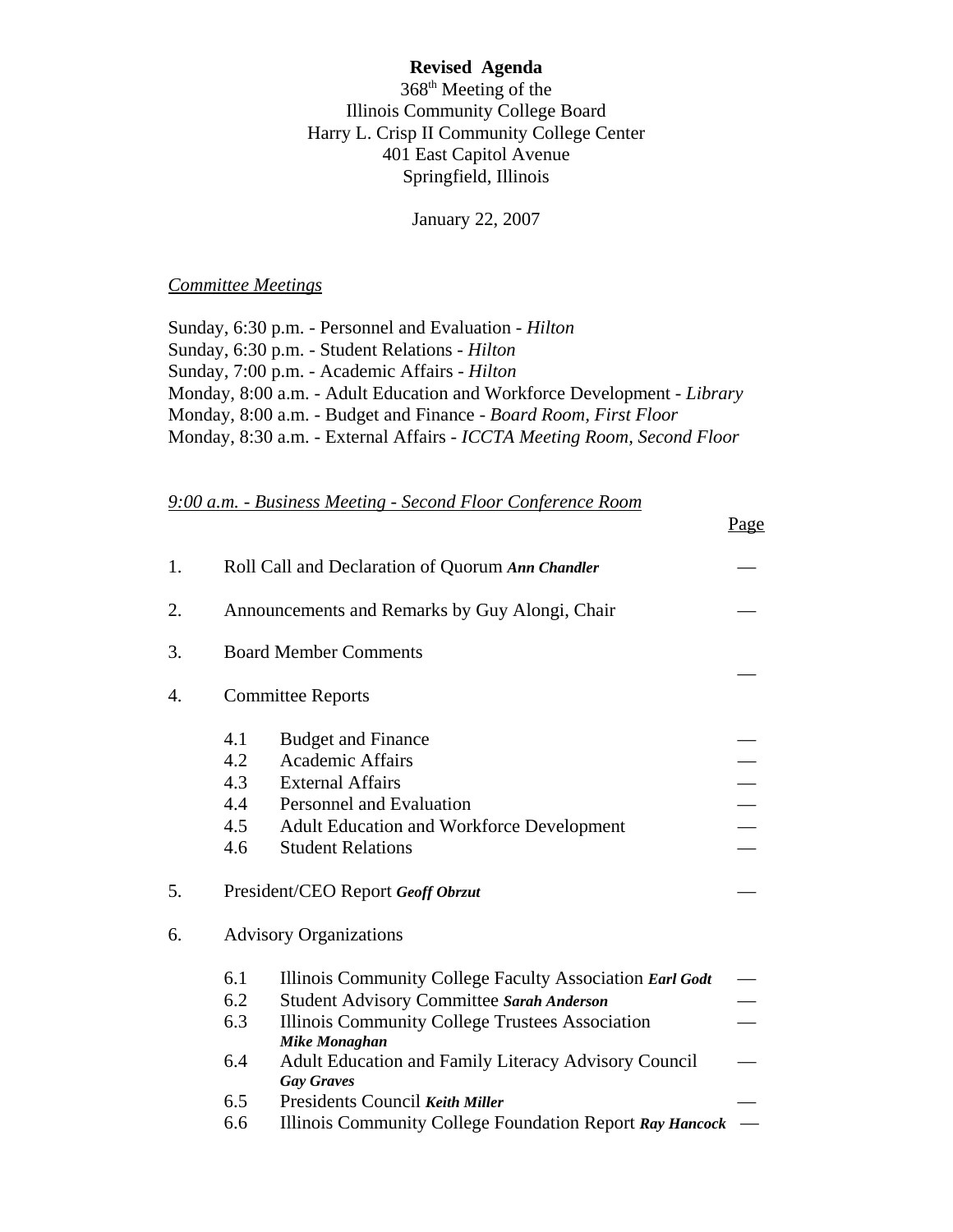#### **Revised Agenda**  $368<sup>th</sup>$  Meeting of the Illinois Community College Board

|     |                          |                                                                                                                                                                                                                 | Page      |  |  |
|-----|--------------------------|-----------------------------------------------------------------------------------------------------------------------------------------------------------------------------------------------------------------|-----------|--|--|
| 7.  |                          | Fiscal Year 2008 Capitol Budget Request Ellen Andres                                                                                                                                                            | $1 - 2$   |  |  |
| 8.  | <b>Scott Parke</b>       | Community College System Economic Impact Statement 2007                                                                                                                                                         | 3         |  |  |
| 9.  |                          | New Units of Instruction Elaine Johnson                                                                                                                                                                         | $4 - 7$   |  |  |
| 10. |                          | Illinois Community College Board Recognition<br>of Community Colleges (ACTION) Elaine Johnson                                                                                                                   | $8 - 10$  |  |  |
| 11. |                          | Accountability and Productivity in the Illinois Community College<br>System - Fiscal Year 2006 Elaine Johnson                                                                                                   | $11 - 13$ |  |  |
| 12. |                          | Illinois Annual Student Enrollments and Completions in the Illinois 14-18<br>Community College System - FY 2006 Elaine Johnson                                                                                  |           |  |  |
| 13. |                          | Homeland Security Update Preston Morgan                                                                                                                                                                         | 19        |  |  |
| 14. |                          | <b>Consent Agenda (ACTION)</b>                                                                                                                                                                                  |           |  |  |
|     | 14.1<br>14.2             | Minutes of the November 17, 2006 Meeting<br>Review of Executive Session Minutes of the November<br>17, 2006 Meeting                                                                                             | $20 - 33$ |  |  |
|     | 14.3                     | <b>Review of Executive Session Minutes</b>                                                                                                                                                                      | 34        |  |  |
| 15. | <b>Information Items</b> |                                                                                                                                                                                                                 |           |  |  |
|     | 15.1<br>15.2             | <b>Fiscal Year 2007 Financial Statements</b><br>Report on Funding of the Illinois Veteran Grant Program,<br>the Illinois National Guard and Naval Militia Grant Program,<br>and the MIA-POW Scholarship Program |           |  |  |
| 16. | <b>Other Business</b>    |                                                                                                                                                                                                                 |           |  |  |
| 17. |                          | <b>Executive Session</b>                                                                                                                                                                                        |           |  |  |
| 18. |                          | Personnel Decisions Related to Executive Session                                                                                                                                                                |           |  |  |
| 19. |                          | <b>Public Comment</b>                                                                                                                                                                                           |           |  |  |
| 20. |                          | Adjournment                                                                                                                                                                                                     |           |  |  |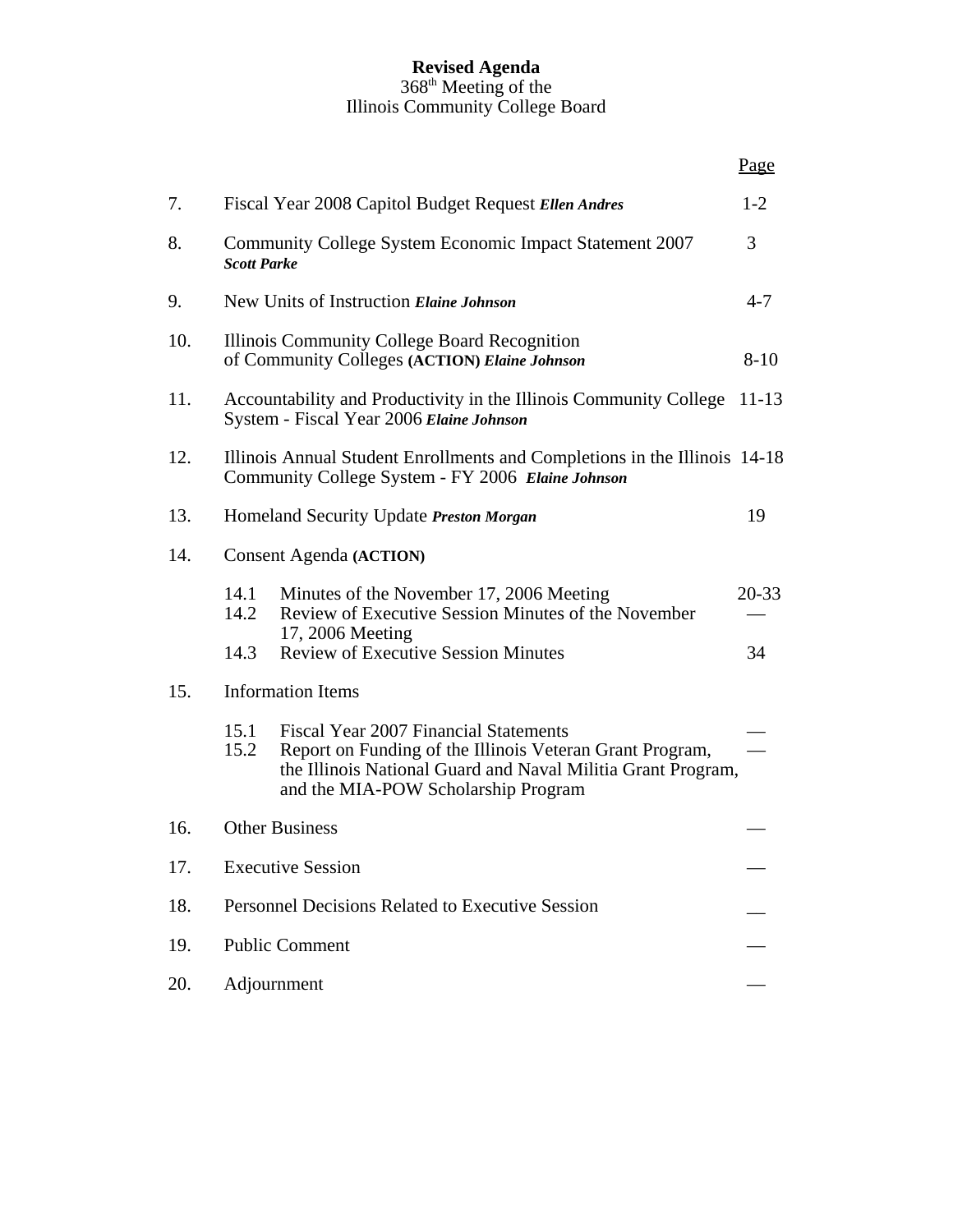## Illinois Community College Board

#### **FISCAL YEAR 2008 CAPITAL BUDGET REQUEST**

The Illinois Community College Board fiscal year 2008 capital budget request has three components:

- 1. Enhanced Construction Program
- 2. Capital Renewal Grants
- 3. Specific Institutional Projects

#### **RECOMMENDED ACTION**

It is recommended that the following motions be adopted:

The Illinois Community College Board hereby:

- 1. approves the fiscal year 2008 Capital Budget Request for the Illinois Community College System as presented in the attached Table 1;
- 2. authorizes the submission of the request to the Illinois Board of Higher Education; and
- 3. authorizes its President/CEO, with the concurrence of the Chair, to make technical adjustments to the request if more refined data become available.

## **BACKGROUND**

**1. Enhanced Construction Program**. The Illinois community colleges were successful during the 2002, 2003, and 2004 legislative sessions in gaining a commitment from the Governor and the General Assembly for \$150 million in capital funding. While the original intent was to obtain funding over a five-year period (\$50 million per year for a total of \$250 million), the General Assembly did not take specific action on fiscal year 2005, 2006, or 2007 capital funding. The major emphasis for these funds is to reduce the system's reliance on temporary facilities. These capital appropriations were in addition to normal higher education capital appropriations, however, specific institutional project funding off the community college capital list has been minimal since fiscal year 2001. As we look to future years, it is anticipated that the \$50 million of capital funding for the replacement of temporary facilities also will be provided in addition to normal higher education capital appropriations provided for both community college and university projects with an improved state economy. The \$250 million commitment will provide much needed relief to campuses dealing with temporary structures that have been used beyond their useful life due to necessity. However, as each year passes and inflation takes its toll on estimated costs, the \$250 million will not be enough to meet the system's needs. This year's request includes \$50 million to fund this initiative.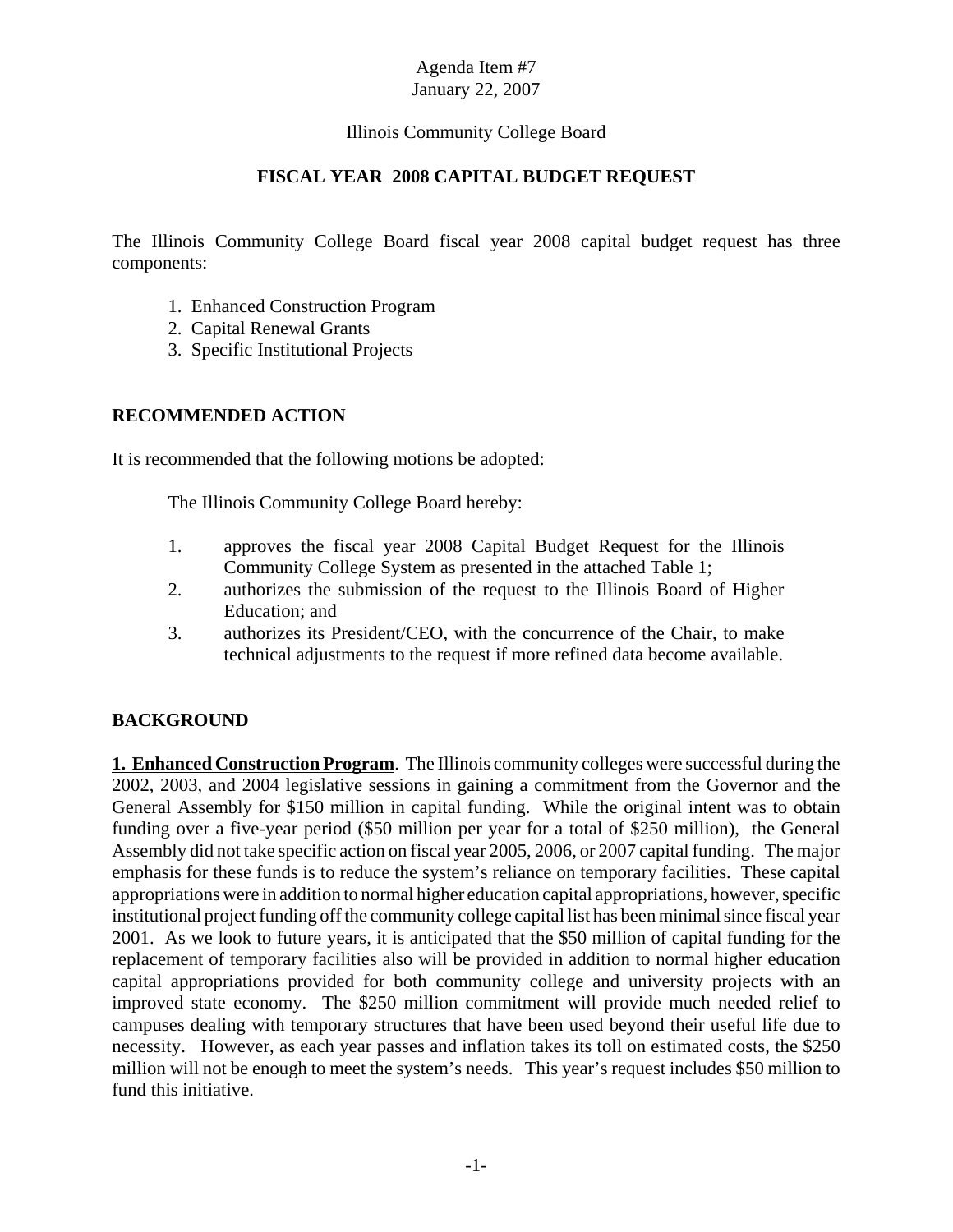**2. Capital Renewal Grants**. The General Assembly appropriated \$9.107 million in fiscal year 2004 for the capital renewal program. This was the same level of funding as the previous year and was at the Governor's recommended funding level. Funding for this initiative needs to be increasing to adequately address the deferred maintenance backlog. The General Assembly has not taken action on fiscal year 2005, 2006, or 2007 capital renewal funding.

Since the inception of the capital renewal grant program, formerly called the repair and renovation grant program, funds have been distributed to universities and community colleges based on the amount of owned gross square footage for each institution. With over 23 million gross square feet of facilities, community colleges comprise approximately 30 percent of all public higher education space. Since no capital renewal funding has been appropriated in the last 3 fiscal years, colleges have begun to struggle to provide funds to make the necessary campus improvements. Therefore, the fiscal year 2008 capital renewal grant request is a total of \$48 million which is comprised of \$12 million for each of the last three unfunded fiscal years (2005, 2006, 2007) plus the request year (2008).

**3. Specific Institutional Projects**. Annual requests for state funding for construction projects are submitted by the colleges annually in the RAMP (Resource Allocation and Management Plan for the Community Colleges) Community College Capital Requests. One hundred and twenty five project requests were received with an estimated cost of \$1.8 billion and requiring \$1.4 billion in state funding to fully fund the requests. Projects were evaluated using the criteria established in ICCB rules. The result of this staff evaluation process is a selection of projects for inclusion in the capital budget request and the establishment of a priority ranking assignment for each project.

Table 1 presents the community college fiscal year 2008 capital budget request. Included in this table is the total budget for each project recommended, as well as breakdown of the funding sources of local and state funds. Total state funding for the 56 specific projects recommended for inclusion in the fiscal year 2008 capital budget request is \$580.8 million. This represents a 6.0% increase over the fiscal year 2007 capital budget request. There are 4 new projects added to the list and by request of the colleges, 4 projects were removed.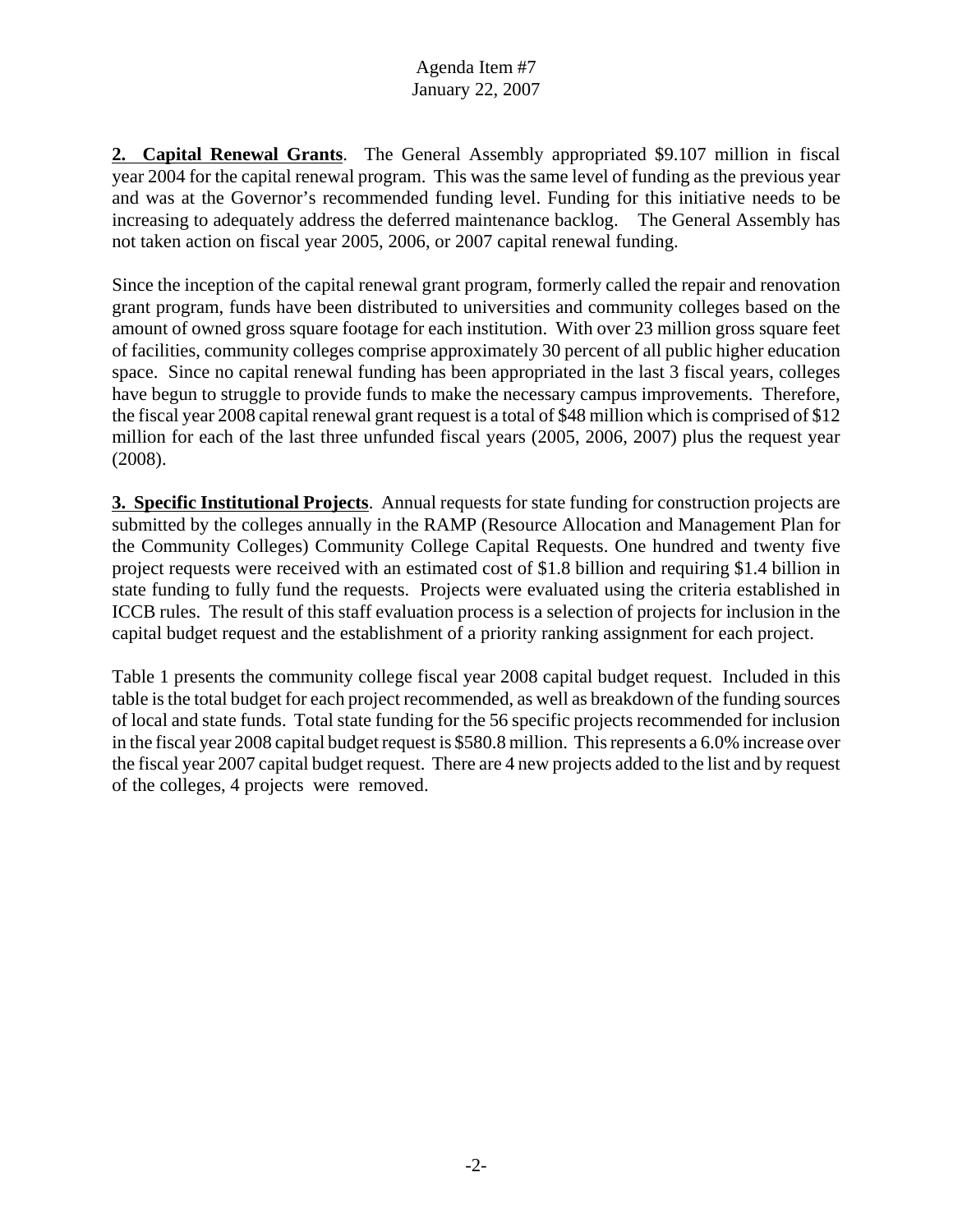#### **Illinois Community College Board Table 1 Fiscal Year 2008 Capital Budget Recommendation**

|  | <b>Statewide Initiatives</b> |  |
|--|------------------------------|--|
|  |                              |  |

|                                      |              | Cumulative   |
|--------------------------------------|--------------|--------------|
|                                      | <b>State</b> | <b>State</b> |
|                                      | Fundina      | Funding      |
| <b>Capital Renewal Grants</b>        | 48.000.0     | 48.000.0     |
| <b>Enhanced Construction Program</b> | 50.000.0     | 98.000.0     |
|                                      |              |              |

*Specific Project Initiatives (in thousands)*

|      |                                 |                                                                                                         |                      |                                                             |                      | <b>State</b>                 | <b>Adjusted for Eligible State Credits</b> |                    | <b>Cumulative</b>      |
|------|---------------------------------|---------------------------------------------------------------------------------------------------------|----------------------|-------------------------------------------------------------|----------------------|------------------------------|--------------------------------------------|--------------------|------------------------|
|      |                                 |                                                                                                         |                      | ----------------------Proposed Funding--------------------- |                      | Construction                 | <b>State</b>                               | Local              | <b>State</b>           |
| Rank | <b>District</b>                 | <b>Project Title</b>                                                                                    | <b>State</b>         | Local                                                       |                      | <b>Total Credits Applied</b> | <b>Funding</b>                             | <b>Funding</b>     | <b>Funding</b>         |
|      | 1 Lake Land                     | <b>Student Services Building Addition</b>                                                               | 1,676.5              | 558.6                                                       | 2.235.1              |                              | 1,676.5                                    | 558.6              | 1.676.5                |
|      | 2 Triton                        | <b>Rehabilitation of Technology Building</b>                                                            | 9,647.6              | 3,215.9                                                     | 12,863.5             |                              | 9,647.6                                    | 3,215.9            | 11,324.1               |
|      | 3 Joliet                        | <b>Utilities Renovation</b>                                                                             | 3,952.0              | 1,318.0                                                     | 5,270.0              |                              | 3,952.0                                    | 1,318.0            | 15,276.1               |
|      | 4 Rock Valley                   | <b>Arts Instructional Center</b>                                                                        | 18,427.3             | 6,142.4                                                     | 24,569.7             |                              | 18,427.3                                   | 6,142.4            | 33.703.4               |
|      | 5 Elgin                         | <b>Spartan Drive Extension</b>                                                                          | 2,077.2              | 692.3                                                       | 2,769.5              |                              | 2,077.2                                    | 692.3              | 35,780.6               |
|      | 6 Parkland                      | <b>Student Services Center</b>                                                                          | 13.622.8             | 4,541.0                                                     | 18,163.8             |                              | 13,622.8                                   | 4,541.0            | 49.403.4               |
|      | 7 Harper                        | <b>Engineering &amp; Technology Center Renovation</b>                                                   | 17,918.6             | 5,972.9                                                     | 23,891.5             |                              | 17,918.6                                   | 5,972.9            | 67,322.0               |
|      | 8 Rend Lake                     | <b>Art Program Addition</b>                                                                             | 410.0                | 136.6                                                       | 546.6                |                              | 410.0                                      | 136.6              | 67.732.0               |
|      | 9 Lake Land                     | <b>Rural Development Technology Center</b>                                                              | 6,579.0              | 2.192.9                                                     | 8,771.9              |                              | 6,579.0                                    | 2,192.9            | 74.311.0               |
|      | 10 DuPage                       | <b>Instructional Center Noise Abatement</b>                                                             | 1,324.8              | 441.6                                                       | 1,766.4              | 113.0                        | 1,437.8                                    | 328.6              | 75,748.8               |
|      | 11 Harper<br>12 Illinois Valley | <b>Campus Life/One Stop Admissions Center</b><br><b>Community Instructional Center Building</b>         | 32,635.1<br>14.282.2 | 10.878.4<br>4.760.7                                         | 43,513.5<br>19.042.9 | 3,015.7                      | 35,650.8<br>14.282.2                       | 7,862.7<br>4.760.7 | 111,399.6<br>125.681.8 |
|      | 13 Lake County                  | Student Services/Adult Education/Lifelong Learning Building                                             | 31,517.3             | 10,505.8                                                    | 42,023.1             |                              | 31,517.3                                   | 10,505.8           | 157,199.1              |
|      | 14 Richland                     | <b>Student Success Center and Addition</b>                                                              | 3,072.0              | 1,024.0                                                     | 4,096.0              |                              | 3,072.0                                    | 1,024.0            | 160,271.1              |
|      | 15 IECC Lincoln Trail           | <b>Center for Technology</b>                                                                            | 6,182.5              | 2,060.8                                                     | 8,243.3              | 463.9                        | 6,646.4                                    | 1,596.9            | 166,917.5              |
|      | 16 Joliet                       | <b>Student Support Center and Remodeling of Classrooms</b>                                              | 21,625.4             | 7,208.6                                                     | 28,834.0             |                              | 21,625.4                                   | 7,208.6            | 188,542.9              |
|      | 17 Spoon River                  | <b>Educational Buildings Remodeling and Expansion</b>                                                   | 4,150.3              | 1,383.3                                                     | 5,533.6              |                              | 4,150.3                                    | 1,383.3            | 192.693.2              |
|      | 18 CCC Kennedy King             | <b>Planning and Land Acquisition</b>                                                                    | 15,014.6             | 5,004.8                                                     | 20,019.5             |                              | 15,014.6                                   | 5,004.8            | 207,707.8              |
|      | 19 Lincoln Land                 | Project Outreach: Regional Center Expansion                                                             | 2,543.9              | 848.0                                                       | 3,391.9              |                              | 2,543.9                                    | 848.0              | 210,251.7              |
|      | 20 Southeastern                 | <b>Carmi/White County Vocational Building Addition</b>                                                  | 1,129.4              | 380.4                                                       | 1,509.8              |                              | 1.129.4                                    | 380.4              | 211.381.1              |
|      | 21 Sauk Valley                  | <b>Remodel Natural Sciences Laboratories</b>                                                            | 2,233.8              | 744.6                                                       | 2,978.4              |                              | 2,233.8                                    | 744.6              | 213,614.9              |
|      | 22 Illinois Valley              | Renovations to Buildings B,C,& D                                                                        | 7,320.2              | 2.440.1                                                     | 9,760.3              |                              | 7,320.2                                    | 2,440.1            | 220,935.1              |
|      | 23 Danville                     | Addition/Remodeling of Mary Miller Center                                                               | 2,742.7              | 236.2                                                       | 2,978.9              |                              | 2,742.7                                    | 236.2              | 223,677.8              |
|      | 24 Waubonsee                    | <b>Henning Academic Computing Center</b>                                                                | 8,834.3              | 2,944.8                                                     | 11,779.1             |                              | 8,834.3                                    | 2,944.8            | 232,512.1              |
|      | 25 IECC Olney Central           | <b>Applied Technology Center</b>                                                                        | 1.258.1              | 419.4                                                       | 1,677.5              | 419.4                        | 1.677.5                                    | 0.0                | 234.189.6              |
|      | 26 Carl Sandburg                | <b>Parking Lot Paving</b>                                                                               | 503.4                | 167.8                                                       | 671.2                |                              | 503.4                                      | 167.8              | 234,693.0              |
|      | 27 DuPage                       | <b>Grounds and Retention Pond Improvements</b>                                                          | 2,168.1              | 722.7                                                       | 2,890.8              |                              | 2,168.1                                    | 722.7              | 236,861.1              |
|      | 28 Rend Lake<br>29 Parkland     | <b>Science and Nursing Building</b>                                                                     | 6,639.4              | 2,213.1                                                     | 8,852.5              |                              | 6,639.4                                    | 2,213.1            | 243,500.5              |
|      |                                 | <b>Applied Technology Addition</b>                                                                      | 10,280.1             | 3,426.8                                                     | 13,706.9             |                              | 10,280.1                                   | 3,426.8            | 253,780.6              |
|      | 30 Joliet                       | <b>City Center Construction</b>                                                                         | 17,094.0             | 5,698.0                                                     | 22,792.0             |                              | 17,094.0                                   | 5,698.0            | 270,874.6              |
|      | 31 Elgin                        | <b>Health Careers Center</b>                                                                            | 12,971.2             | 4,324.0                                                     | 17,295.2             |                              | 12,971.2                                   | 4,324.0            | 283,845.8              |
|      | 32 Morton                       | Parking Lot, Roadways, and Walkway Replacements                                                         | 5,488.3              | 1,829.5                                                     | 7,317.8              |                              | 5,488.3                                    | 1,829.5            | 289,334.1              |
|      | 33 Lake County                  | <b>Grayslake Campus Classroom</b>                                                                       | 25,442.1             | 8,480.7                                                     | 33,922.8             |                              | 25,442.1                                   | 8,480.7            | 314,776.2              |
|      | 34 IECC Wabash Valley           | Tech/Student Support Expansion/Renovation-Main Hall                                                     | 5,034.1              | 1,678.0                                                     | 6,712.1              |                              | 5,034.1                                    | 1,678.0            | 319,810.3              |
|      | 35 McHenry                      | <b>Satellite Facility Ph.II</b>                                                                         | 9,278.9              | 3,092.8                                                     | 12,371.7             |                              | 9,278.9                                    | 3,092.8            | 329,089.2              |
|      | 36 Oakton                       | <b>Addition/Remodeling Des Plaines Campus</b>                                                           | 23,860.5             | 7,953.5                                                     | 31,814.0             |                              | 23,860.5                                   | 7,953.5            | 352,949.7              |
|      | 37 Triton                       | <b>Installation of Backflow Preventors</b>                                                              | 1,218.9              | 406.3                                                       | 1,625.2              |                              | 1,218.9                                    | 406.3              | 354.168.6              |
|      | 38 Shawnee<br>39 Danville       | <b>Cairo Regional Education Center</b><br>Clock Tower Center & Ornamental Horticulture Rehab/Remodeling | 1,334.6              | 444.9<br>829.9                                              | 1,779.5              |                              | 1,334.6                                    | 444.9              | 355,503.2<br>357.992.6 |
|      | 40 Richland                     | <b>Community Education Center and Infrastructure Connection</b>                                         | 2,489.4<br>9,869.1   | 3,289.7                                                     | 3,319.3<br>13,158.8  |                              | 2,489.4<br>9,869.1                         | 829.9<br>3,289.7   | 367,861.7              |
|      | 41 Moraine Valley               | Renovation of Buildings A,B,& L/Health Careers Center                                                   | 24,747.7             | 8,249.3                                                     | 32,997.0             |                              | 24,747.7                                   | 8,249.3            | 392,609.4              |
|      | 42 Kaskaskia                    | Vandalia Education Center                                                                               | 4,845.1              | 3,895.4                                                     | 8,740.5              |                              | 4,845.1                                    | 3,895.4            | 397,454.5              |
|      | 43 Lake Land                    | Western Region Advanced Technology Center in Pana                                                       | 7,525.8              | 2,508.6                                                     | 10,034.4             |                              | 7,525.8                                    | 2,508.6            | 404,980.3              |
|      | 44 Lake County                  | <b>Classroom Building (Southlake Center)</b>                                                            | 15,247.0             | 5,082.4                                                     | 20,329.4             |                              | 15,247.0                                   | 5,082.4            | 420.227.3              |
|      | 45 Rock Valley                  | <b>Classroom Building III</b>                                                                           | 13,713.2             | 4,571.1                                                     | 18,284.3             |                              | 13,713.2                                   | 4,571.1            | 433,940.5              |
|      | 46 South Suburban               | <b>Allied Health Addition</b>                                                                           | 27,371.5             | 9,123.8                                                     | 36,495.3             | 2,220.2                      | 29,591.7                                   | 6,903.6            | 463,532.2              |
|      | 47 Lake Land                    | <b>Learning Resource Center</b>                                                                         | 26,107.9             | 8,702.5                                                     | 34,810.4             |                              | 26,107.9                                   | 8,702.5            | 489,640.1              |
|      | 48 Triton                       | <b>Renovation of Campus Light Fixtures</b>                                                              | 1.029.9              | 343.3                                                       | 1,373.2              |                              | 1.029.9                                    | 343.3              | 490.670.0              |
|      | 49 John A. Logan                | <b>Expanded Automotive Laboratory</b>                                                                   | 1,099.2              | 366.4                                                       | 1,465.6              |                              | 1,099.2                                    | 366.4              | 491,769.2              |
|      | 50 IECC Frontier                | <b>Student Center Building</b>                                                                          | 2,412.9              | 804.3                                                       | 3,217.2              |                              | 2,412.9                                    | 804.3              | 494,182.1              |
|      | 51 Black Hawk                   | <b>Comunity Instructional Center Building</b>                                                           | 20.058.1             | 6.686.2                                                     | 26.744.3             |                              | 20.058.1                                   | 6,686.2            | 514.240.2              |
|      | 52 Southwestern<br>53 Kaskaskia | <b>Granite City Campus Extension &amp; Improvements</b><br><b>Agricultural Facility</b>                 | 3,476.2<br>14,043.8  | 1,158.7<br>4,681.3                                          | 4,634.9<br>18,725.1  |                              | 3,476.2<br>14,043.8                        | 1,158.7<br>4,681.3 | 517,716.4<br>531,760.2 |
|      | 54 Moraine Valley               | <b>Classroom Building II</b>                                                                            | 14.008.9             | 4.669.7                                                     | 18.678.6             |                              | 14.008.9                                   | 4.669.7            | 545.769.1              |
|      | 55 Heartland                    | <b>Student Center</b>                                                                                   | 19,851.3             | 6,617.1                                                     | 26,468.4             |                              | 19,851.3                                   | 6,617.1            | 565,620.4              |
|      | 56 Lincoln Land                 | <b>Learning Resource Center</b>                                                                         | 15,139.4             | 5,046.4                                                     | 20,185.8             |                              | 15,139.4                                   | 5,046.4            | 580,759.8              |
|      |                                 | <b>Project-Specific Totals</b>                                                                          | 574,527.6            | 193,116.3                                                   | 767,643.9            | 6,232.2                      | 580,759.8                                  | 186,884.1          |                        |

**Grand Total**

**678,759.8**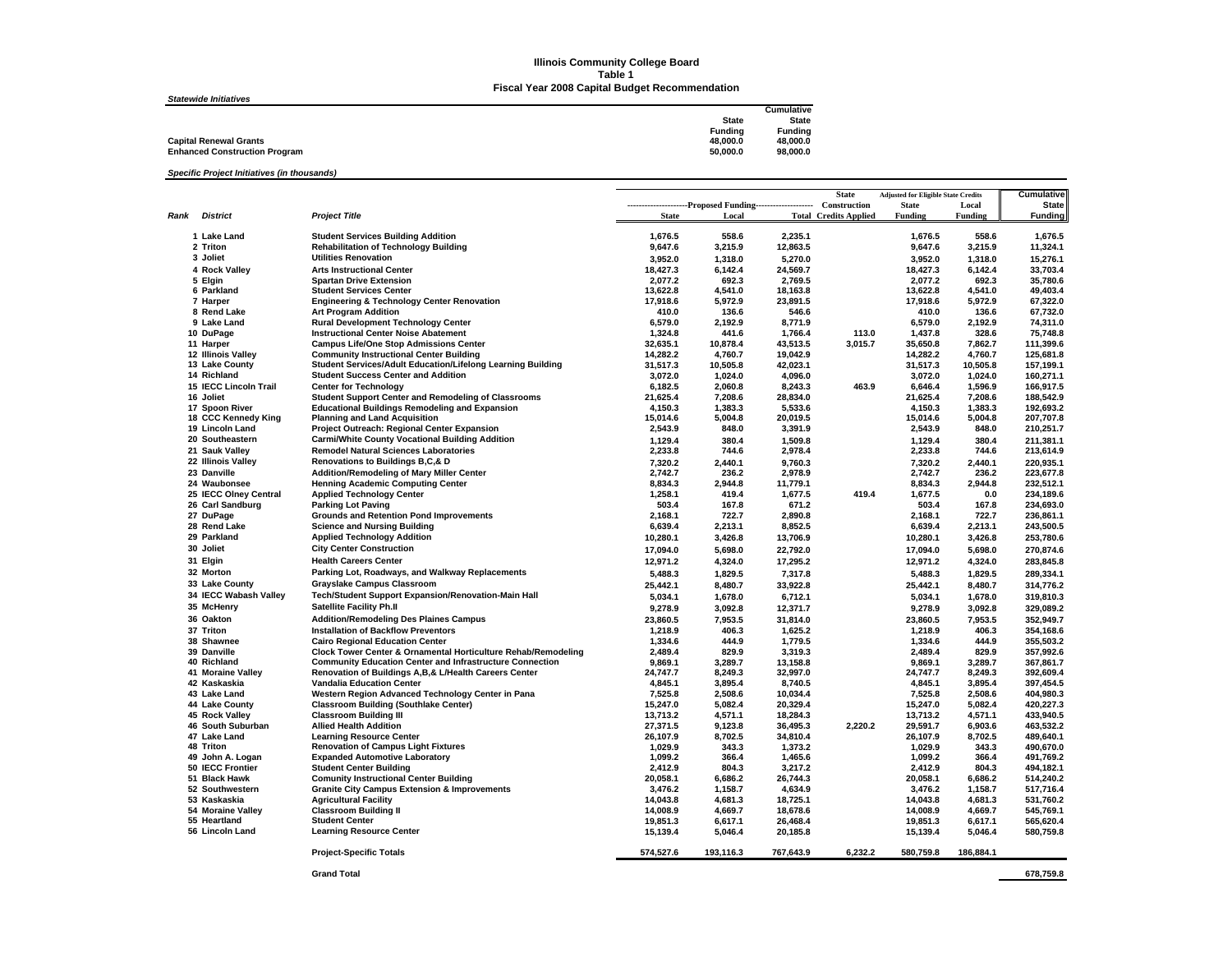#### Illinois Community College Board

# **COMMUNITY COLLEGE SYSTEM ECONOMIC IMPACT STATEMENT 2007**

The Illinois Community College Board, in conjunction with Illinois' community colleges, is in the process of collecting and analyzing data to derive the economic benefits that community colleges contribute back to their communities and to Illinois' economy in general. In 2002, the colleges contracted with CC Benefits, Inc. to produce an impact study for the state's community college system. While the report that resulted from this project addressed our needs at the time, ICCB has now commissioned an even broader analysis to reflect the system's current impacts on the state's economy, communities, and workplaces.

The Center for Governmental Studies (CGS) at Northern Illinois University is able to provide us with an even more detailed and customized statewide report than the 2002 one, and also will be able to produce impact reports for individual community colleges. These reports include:

- 1. a basic "core" impact analysis report at the statewide level that would include a range of economic, community and employer benefits,
- 2. an "expanded" statewide report that would entail CGS developing and administering an impact survey to every Illinois community college and address such impacts as business attraction and retention, bridge programs, and student job placements, and
- 3. individual community college analyses that use district-level data to describe the array of impacts of each institution on the area it serves.

The ICCB has funded the basic "core" analysis, the first option described above, which will use a variety of available data to describe the collective impacts of the community college system on the state. Over 30 colleges have committed to purchase an analysis, so we will also be receiving the expanded report. In addition, CGS will provide workshops with ICCB staff at no additional cost for community college personnel interested in learning more about the data used in the analysis and how to update these reports.

We believe that these reports will be invaluable resources to the community college system in our efforts to provide our constituencies with objective and compelling evidence of our contributions to individuals and their families, workplaces, and the state and local economies. Presenting today on the 2007 EIS are Diana Robinson, Senior Research Associate; John Baj, Senior Research Associate; and Matthew Eskew, Research Associate all from Northern Illinois University.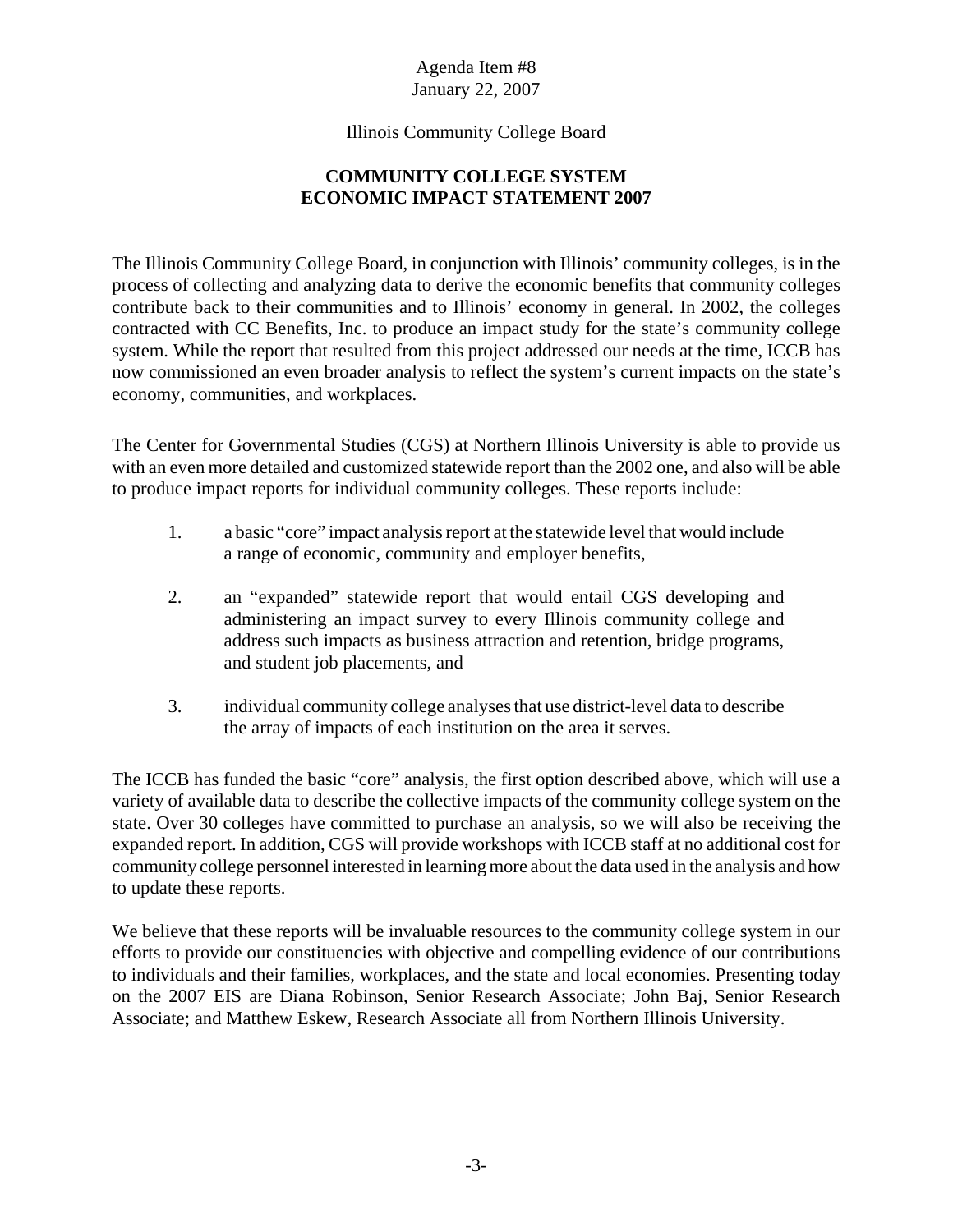## Illinois Community College Board

#### **NEW UNITS OF INSTRUCTION**

The Illinois Community College Board is requested to approve new units of instruction for the following community colleges:

#### **RECOMMENDED ACTION:**

It is recommended that the following motion be adopted:

 The Illinois Community College Board hereby approves the following new units of instruction for the community colleges listed below:

#### **PERMANENT PROGRAM APPROVAL**

Black Hawk College

< Apprenticeship Pipe Trades Certificate (50 semester credit hours)

Danville Area Community College

< Business Management Certificate - Department of Corrections Statewide Model Curriculum (33 semester credit hours)

Parkland College

< Construction: Painting & Decorating Certificate (35 semester credit hours)

Shawnee Community College

< Major Appliance Technology Certificate (41 semester credit hours)

## **BACKGROUND**

**Black Hawk College** is seeking approval to offer a 50 semester credit hour "Apprenticeship Pipe Trades" Certificate program. This curriculum will provide individuals with existing experience in the pipe and related trades with formalized education and training that may lead to advancement opportunities within their employment structure. The program is a partnership between the college and Local Union 25 of the Joint Apprenticeship Committee of Eastern Iowa and Western Illinois for individuals participating in the United Association training program for the pipe trades. The curriculum consists of 45 semester credit hours of required career and technical coursework and a five (5) semester credit hour work-based learning component. Career and technical coursework includes instruction in basic pipe trade concepts, intermediate and advanced pipe trades, welding levels I-IV, mathematics for pipe trades, scientific principles for pipe trades, human relations, medical gas installation, industrial safety, and a certification seminar. The work-based learning component of this program includes 8,500 hours of onsite occupational training. Assessment of student learning objectives will be accomplished through observation and evaluation of students during their occupational field training and will be performed by both instructors and job-site supervisors.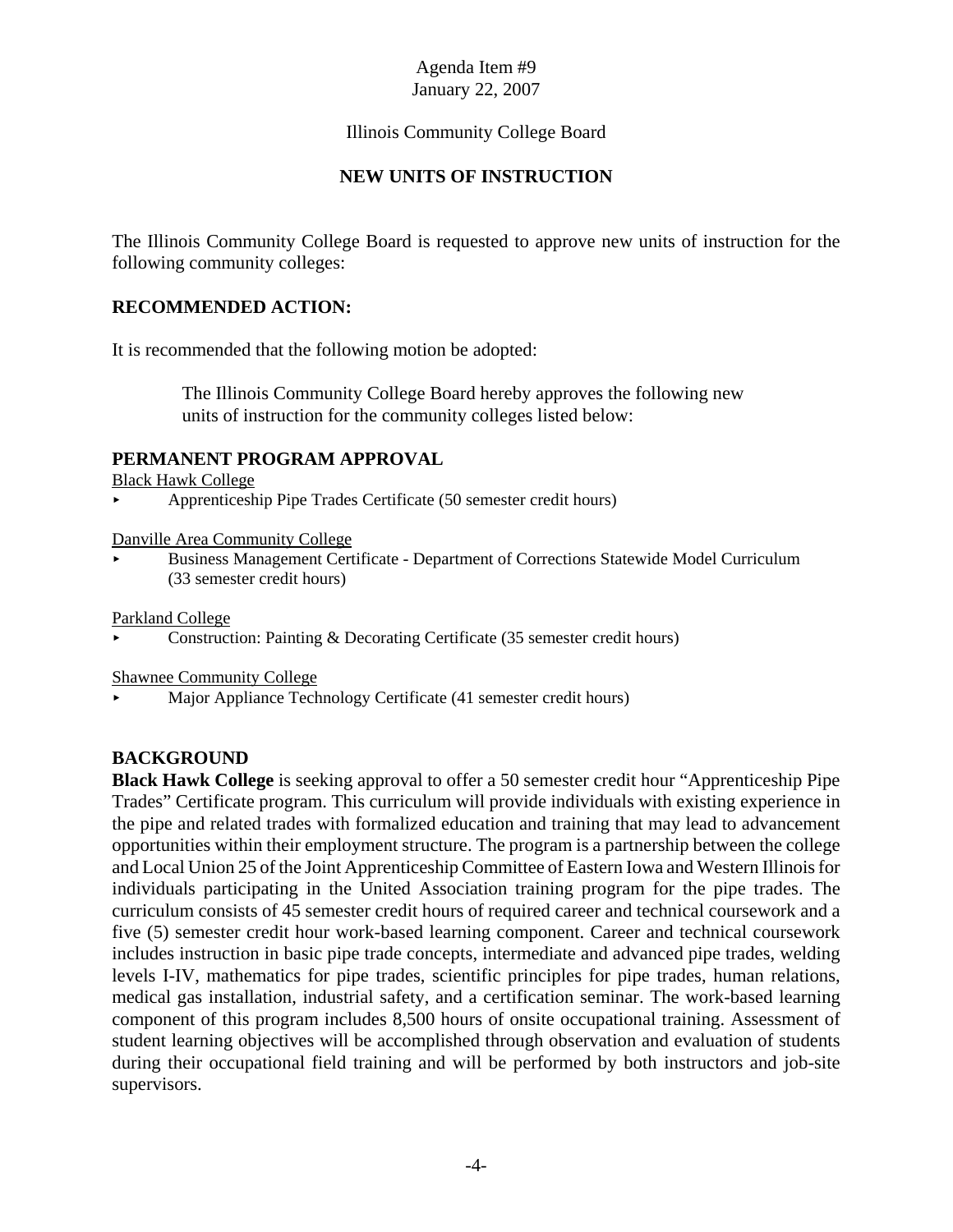Labor market information provided by the college supports the interest in and the need for a formalized training program available to existing pipe trades apprentices within the district and bordering communities of Eastern Iowa. The college anticipates an enrollment of 35 students the first year. No new faculty and no new funds will be required for implementation of this program.

**Danville Area Community College** is seeking approval to offer the "Business Management" Certificate Statewide Model Curriculum for Department of Corrections. This 33 semester credit hour certificate program will prepare individuals for entry-level employment as office support personnel in a variety of business environments. Coursework includes six (6) semester credit hours of communications and math, and 27 semester credit hours of career and technical instruction in introductory accounting and business, marketing, management, keyboarding, and Microsoft Word, Excel and Access software. No new faculty or new costs will be required to implement this program.

**Parkland College** is seeking permanent approval for a 35 semester credit hour Construction: Painting and Decorating Certificate program. This program has been in operation under temporary approval since 2004. The curriculum consists of 32 semester credit hours of painting and decorating apprenticeship theory and on-the-job training, and 3 semester credit hours of required general education. The college partnered with the Painters District Council #58 Labor Union to offer this instruction for college credit. While the program has not been in existence long enough to graduate a complete class of students, to date benchmarks for enrollments and placement have been met.

The college plans to address low retention rates through better and more frequent communication between students, college faculty and union supervisors. No changes to the curriculum have occurred during the temporary approval period. The college plans to maintain this program and encourage certificate completers towards earning their Associate of Applied Science degree in Construction Technology.

**Shawnee Community College** is seeking approval to offer a 41 semester credit hour certificate program in "Major Appliance Technology". This program will prepare individuals for employment in the field of major appliance repair and maintenance. This program was developed in collaboration with Whirlpool Corporation and will provide students from across the state an opportunity to intern with a Whirlpool appliance dealership prior to completion of the program. The curriculum consists of coursework in electric circuits, electric and gas range repair, dishwasher repair, clothes washer repair, electric and gas dry repair, cooling systems, refrigerator/freezer repair and a work-based learning experience. Labor market information provided by the college is supportive of the need for major appliance technicians within the college's district. In addition, Whirlpool Corporation plans to utilize this program for their training of new employees statewide. Furthermore, many appliance technicians establish small businesses through self-employment opportunities. The college anticipates an enrollment of eight (8) full-time and four (4) part-time students the first year. One (1) existing part-time faculty member will be required the first year, moving to full-time during the second year of the program. Costs of implementing this program will be approximately \$31,525 the first year, \$50,694 the second year, and \$51,711 the third year. Higher second and third year costs reflect salary and benefit increases to move faculty from part- to fulltime employment status.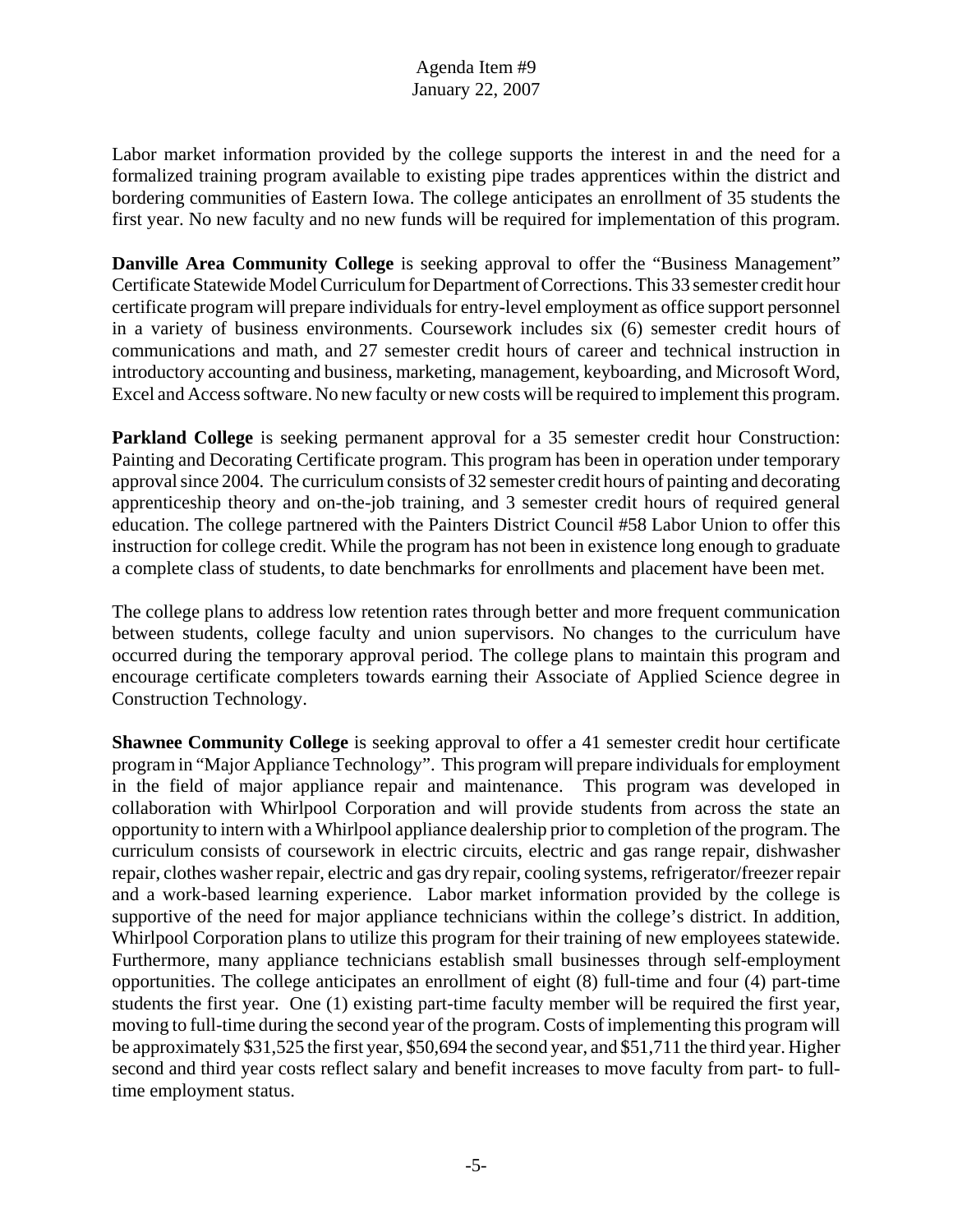#### **TEMPORARY PROGRAM APPROVAL**

Moraine Valley Community College

< HAC Stationary Engineer Certificate (44 semester credit hours)

Oakton Community College

< Radio Frequency Identification Technology Certificate (31 semester credit hours)

#### **BACKGROUND**

**Moraine Valley Community College** is seeking temporary approval to offer a 44 semester credit hour "HAC (Heating/Air Conditioning) Stationary Engineer" Certificate program for a period of three years. This program will prepare individuals to repair and maintain heating, air conditioning and refrigeration equipment in commercial and industrial high-rise environments. The program is targeted towards individuals with existing work experience in commercial heating and air conditioning but without any formalized educational training. The curriculum consists of 13 semester credit hours of required general education coursework, and 31 semester credit hours of required career and technical education coursework including instruction in air conditioning theory, introductory controls, basic service procedures, sheet metal hand forming, advanced control systems, installation and service, introductory heating, and electronic controls. The college anticipates an enrollment of 20 part-time students the first year. Temporary approval is being sought to monitor the continued need for the program. *Permanent approval will be considered after a period of three years based on program outcomes.* 

**Oakton Community College** is seeking temporary approval to offer a 31 semester credit hour certificate program in "Radio Frequency Identification Technology (RFID)" for a period of three years. This program will prepare individuals for employment as technicians trained to install, analyze and repair RFID equipment and related software. The curriculum consists of 29 semester credit hours of required coursework in introductory computer information systems, networking essentials, introductory electronics, microcomputer hardware systems, wireless technology integration, introductory RFID, TagNet Middleware, RFID and the Supply Chain, and an RFID practicum, in addition to 2-3 semester credit hours in related technical electives. The college anticipates an enrollment of 20 part-time students the first year. Because radio frequency identification technology is an emerging occupational field, the college requests temporary approval to monitor the continued need for the program and successful placement of its graduates. *Permanent approval will be considered after a period of three years based on program outcomes.* 

#### **INFORMATION ITEM - BASIC CERTIFICATE APPROVAL**

Following is a list of basic certificates that have been approved on behalf of the Illinois Community College Board by the President/CEO since the last Board meeting:

#### **Permanent Program Approval**

Black Hawk College

< Warehouse & Distribution Specialist Certificate (10 semester credit hours)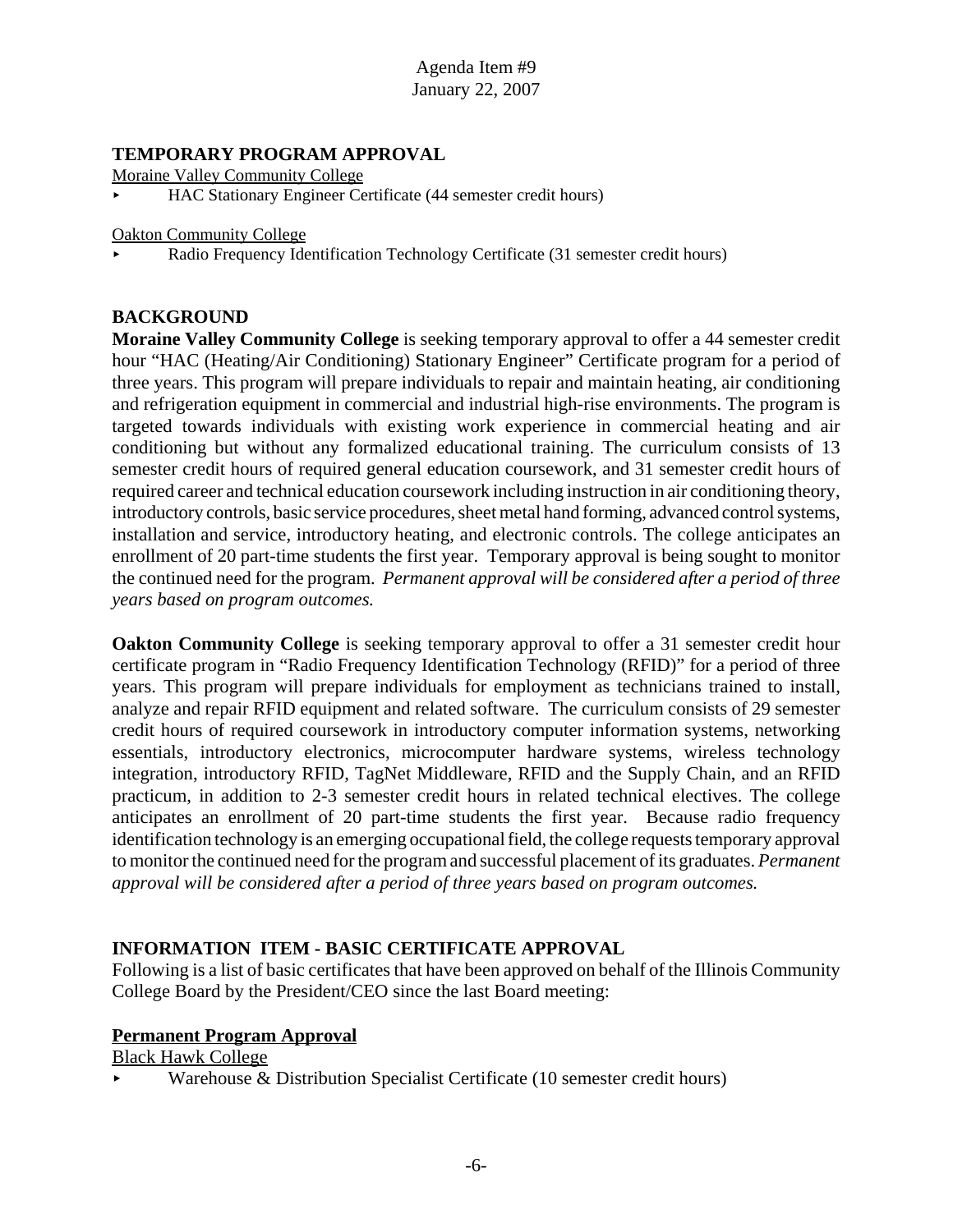#### Illinois Valley Community College

< Medical Transcription Certificate (25 semester credit hours)

Kaskaskia College

< Truck Driver Training Certificate (16 semester credit hours)

Lincoln Land Community College

< Warehousing & Distribution Certificate (10 semester credit hours)

Spoon River College

- < Early Childhood Education Certificate (24 semester credit hours)
- $\triangleright$  Commercial Driver Training Certificate (17 semester credit hours)

# **Temporary Program Approval**

Danville Area Community College

Preservation Construction Trades Certificate (26 semester credit hours)

College of Lake County

< Game Development Certificate (28 semester credit hours)

Oakton Community College

< Transportation, Warehousing & Logistics Management Certificate (29 semester credit hours)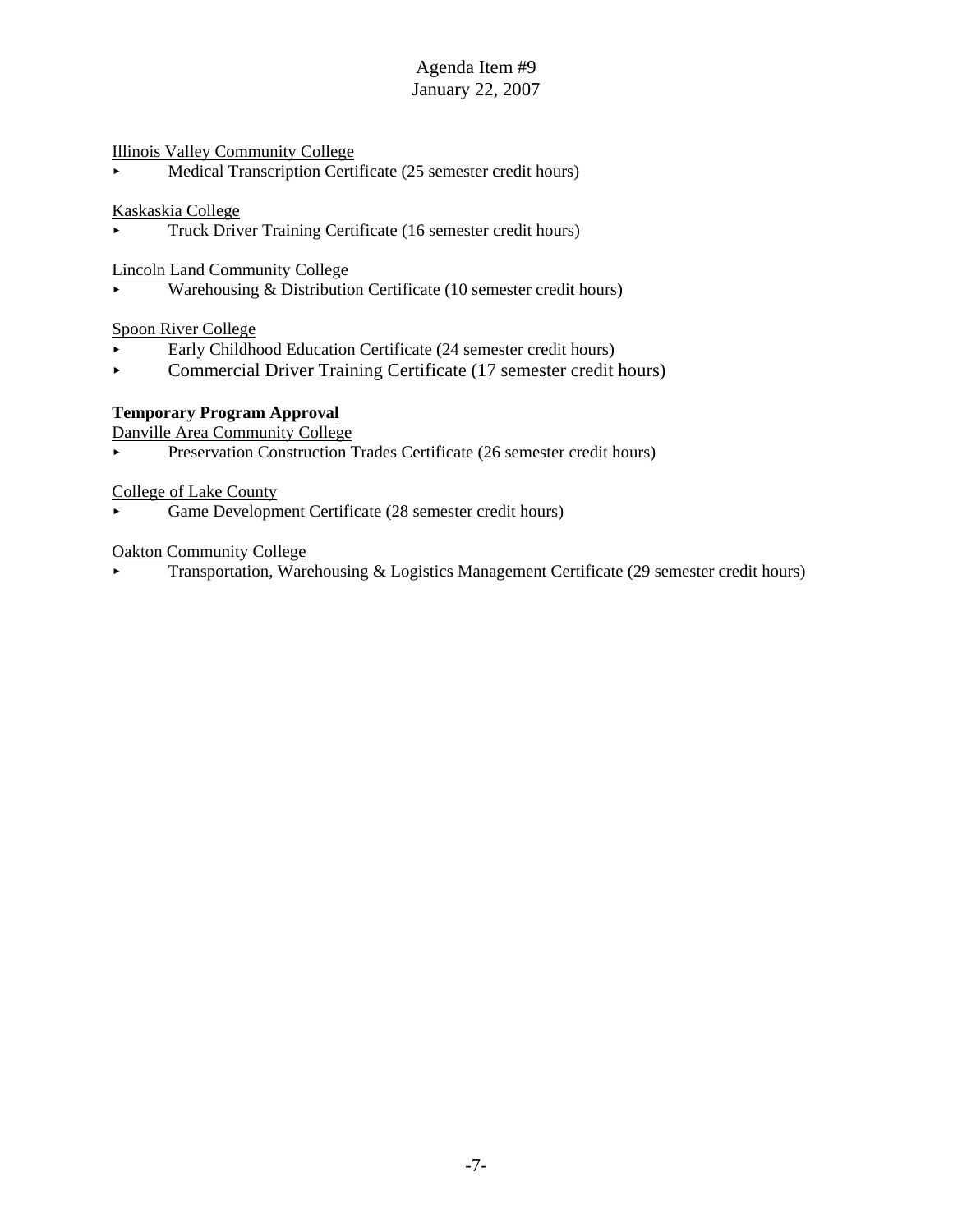Illinois Community College Board

# **ILLINOIS COMMUNITY COLLEGE BOARD RECOGNITION OF COMMUNITY COLLEGES**

The Illinois Community College Board has statutory authority to "recognize" community colleges for their compliance with state statutes and standards. Based on a five-year cycle, ICCB staff conducts recognition evaluations to assure that colleges are in compliance with the standards. Standards identified for focused review during fiscal years 2006 through 2010 include the following categories: Instruction, Student Services, Academic Support, Finance, Facilities, and Accountability. These same standards are used by each district in a self-evaluation that is submitted to ICCB prior to the staff evaluation.

During fiscal year 2006, Black Hawk College, Danville Area Community College, College of DuPage, Prairie State College, Rock Valley College, Triton College and Waubonsee Community College underwent in-depth recognition evaluations. The colleges submitted a thorough self evaluation, ICCB staff conducted internal evaluations of all required college documents and college site visits were conducted. This agenda item not only presents the staff recommendations for the colleges that completed the evaluation, but gives background on the recognition evaluation and approval process for the Board's information.

# **RECOMMENDED ACTION**

It is recommended that the following motion be adopted:

The Illinois Community College Board hereby grants a status of "recognition continued" to the following districts:

Black Hawk College Danville Area Community College College of DuPage Prairie State College Rock Valley College Triton College Waubonsee Community College

## **BACKGROUND.**

Recognition is a statutory term describing the status of a district which meets instructional, administrative, financial, facility and equipment standards as established by the Illinois Community College Board (110ILCS Section 805/2-12f and 805/2-15). Community colleges must be recognized to be eligible for state funding. Once a college district has been recognized by the ICCB, that recognition status is continued unless action is taken by the Board to interrupt it. To determine a district's recognition status, the ICCB conducts periodic evaluations.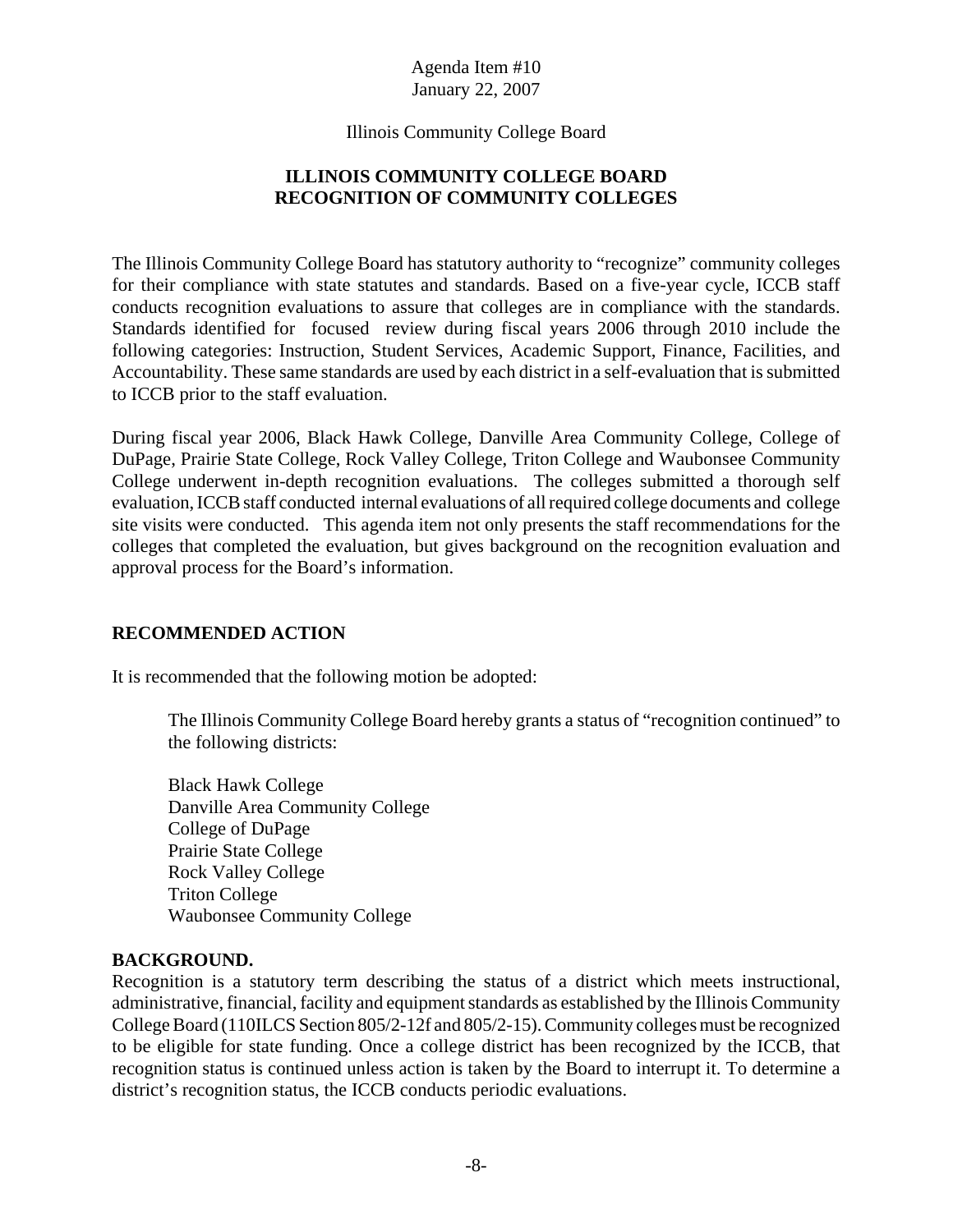The objectives of the recognition evaluation include 1) determination of a district's compliance with the *Public Community College Act* and *ICCB Administrative Rules*; 2) the provision of assistance to districts in achieving compliance with the Act and Rules; 3) the identification of issues which may be of concern to the community college system and the gathering of basic data about these issues; and 4) the identification of exemplary district practices/programs that can be shared with other districts.

Based on a five-year cycle, ICCB staff conduct recognition evaluations to assure that districts are in compliance with selected standards. All districts are evaluated on a select number of standards during the same five-year cycle. ICCB staff makes an assessment on each individual standard and on a global basis considering all focused and nonfocused standards. On individual standards districts are identified as either in compliance or not in compliance. Recommendations are either mandatory, when a college is "out of compliance", or otherwise advisory. On an overall, global basis, there are three categories of recognition status:

*Recognition Continued* – The district generally meets ICCB standards. A district which has been granted a status of "recognition continued" is entitled to receive ICCB grants for which it is otherwise entitled and eligible.

*Recognition Continued-with Conditions* – The district generally does not meet ICCB standards. A district which has been assigned the status of "recognition continued-with conditions" is entitled to receive ICCB grants for which it is otherwise entitled and eligible, but it is given a specified time to resolve the conditions which led to the assignment of that status. A follow-up evaluation is scheduled no sooner than three nor longer than nine months after ICCB action on the assignment to determine the district's progress in resolving the conditions.

*Recognition Interrupted* – The district fails to take corrective action to resolve the conditions placed upon it under "recognition continued-with conditions" within a prescribed time period. A district which has been assigned a status of "recognition interrupted" may apply for recognition at such time as all requirements set forth by the ICCB have been satisfied. A district will have state funding suspended on a prorata, per diem basis for the period of time for which such status is in effect.

Evaluations for the seven districts included in this item have been completed through receipt of responses to the districts' draft reports. The responses include the districts' planned action for the compliance recommendations as well as reactions too advisory (quality) recommendations when the district chooses to provide them. The seven districts are judged by staff to be in general compliance with ICCB recognition standards and, therefore, are recommended for *"Recognition Continued"* status. The final reports, including direct responses, are externally attached for Board members only.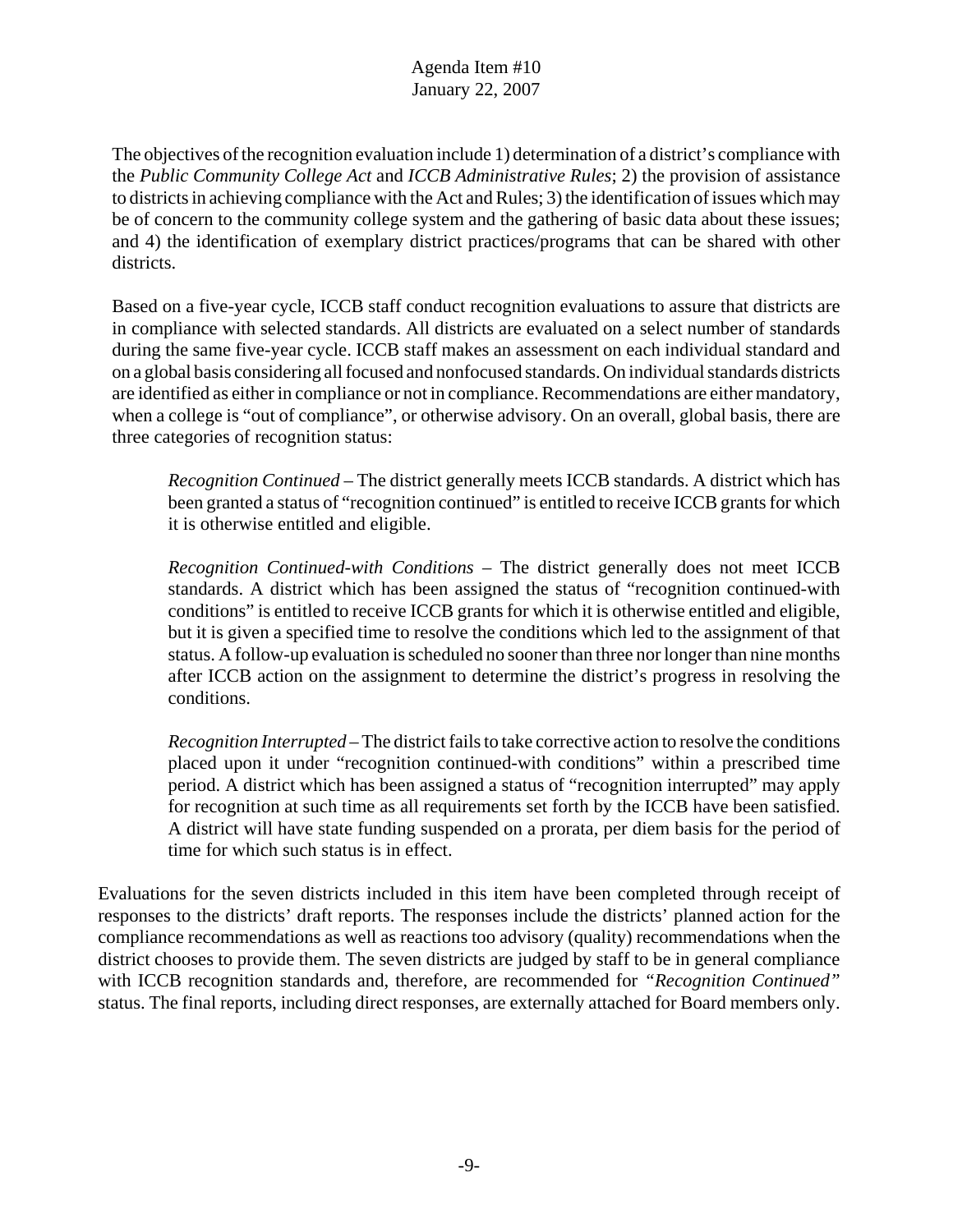College districts included in fiscal year 2007 recognition evaluations are: Elgin Community College, Illinois Eastern Community Colleges, Parkland Community College, Carl Sandburg College, Sauk Valley Community College, South Suburban College and Southwestern Illinois College.

Fiscal year 2007 is the second year of the current five-year recognition cycle. Staff provided the Board with information about the 2006-2010 recognition cycle at the April 2005 meeting of the ICCB.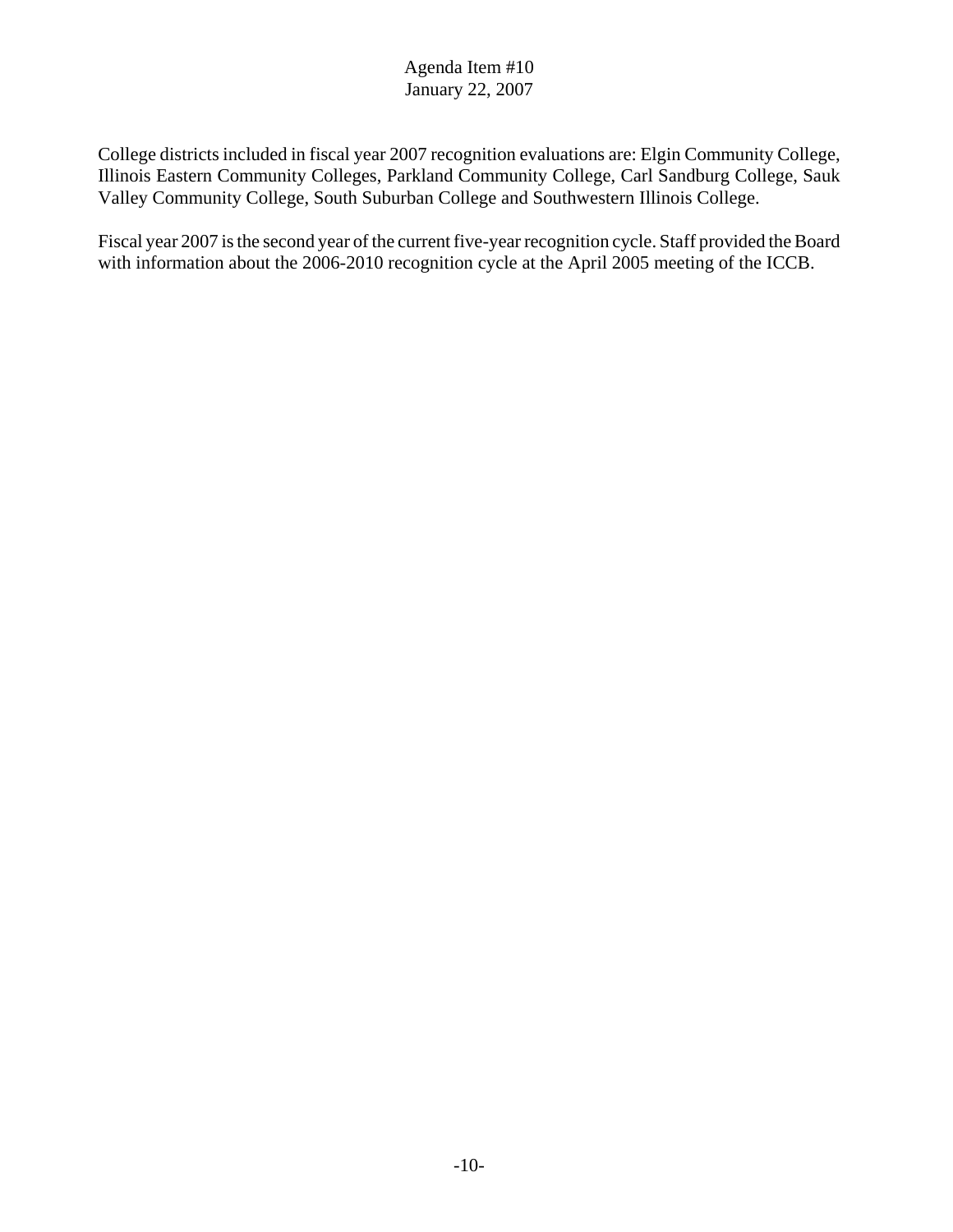## Illinois Community College Board

# **ACCOUNTABILITY AND PRODUCTIVITY IN ILLINOIS COMMUNITY COLLEGES – FISCAL YEAR 2006**

In 1983, the Illinois Community College System began a broad-based accountability initiative through regular review of instructional, administrative, and support services. Today, the process continues to be a major accountability effort proven to be flexible enough to address the constantly changing policy issues and priorities of the various community college districts. To ensure that programs continue to meet the needs of both students and employers, colleges conduct a review of programs once every five years. The review is based on three criteria: program need, program cost, and program quality.

The externally attached report, *Accountability and Productivity in the Illinois Community College System,* highlights and summarizes accountability activities and initiatives described by Illinois' 48 community colleges in their Accountability/Program Review Reports for Fiscal Year 2006. The reports submitted by the colleges provide evidence of the ongoing review processes that are in place to ensure that high levels of quality and productivity are achieved for programs and services that best support each college's mission.

The report for fiscal year 2006 provides analyses of program reviews in five academic disciplines, 32 career and technical areas, Adult Education and Family Literacy, English as a Second Language, and Developmental Education. Highlights of the findings of the report follow:

- During fiscal year 2006, colleges reviewed a total of **153 academic disciplines; 24 Adult Education and Family Literacy, English as a Second Language, and Developmental Programs; and 786 career and technical programs.**
- Findings of the reviews of academic disciplines indicated adequate need and costeffectiveness. Quality enhancements included expanding methods of assessment and continuing to use the results to improve instruction, applying technology to improve teaching and learning, adding ethics courses across the curriculum, and the use of portfolios to showcase student learning.
- Reviews of Adult Education and Family Literacy, English as a Second Language, and Developmental Education programs indicated that strong need for the programs continue, with particular growth noted in the need for ESL programs. Most colleges indicated these programs are cost-effective due to the use of part-time instructors and staff and large enrollments. In cases where program costs exceeded the average, colleges still considered them to be costeffective in relation to the needs of the populations served. Commonly noted program strengths included experienced and dedicated faculty and staff, flexible class schedules and formats, multiple instructional sites, and access to student support services. Commonly noted program concerns included the need for more full-time staff and the need for additional staff to provide more intensive follow-up services for students. A common focus for quality improvements was on providing support to transition students to college-level courses and track their success.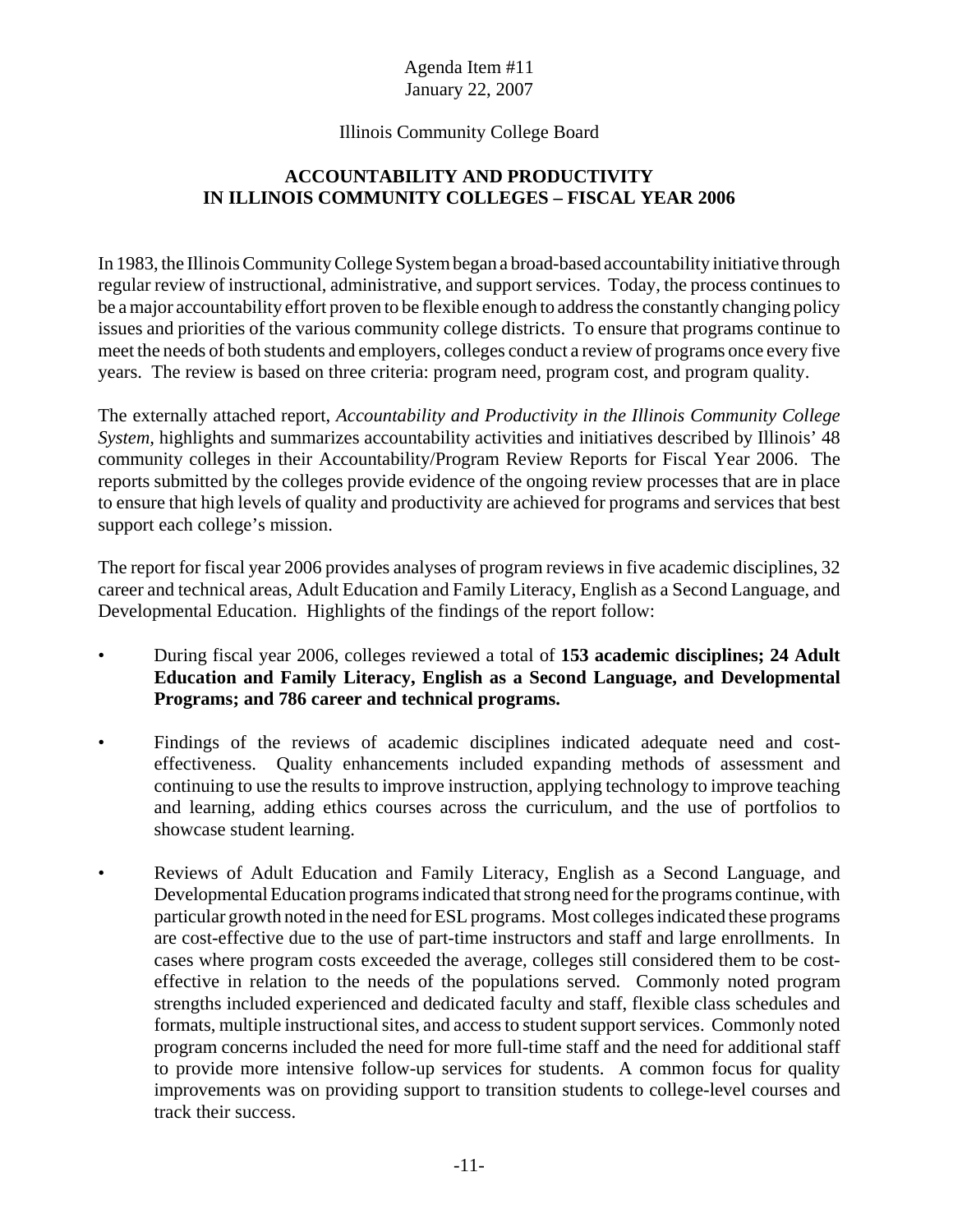- As a result of reviews of career and technical programs, **636 programs were continued with minor improvements, 30 programs were significantly modified, 73 programs were identified for elimination, and 47 programs were scheduled for further review during the coming year.**
- The most commonly identified strengths for career and technical programs were well-qualified faculty, active advisory committees, external accreditation (where applicable), industry and local partnerships, and placement of program completers. The most common weaknesses were low enrollments, low completions, the need to continually upgrade and/or replace curricula and equipment to keep pace with changing technologies, and the need to provide more flexible scheduling options.

Program review has been the major accountability tool by which community colleges demonstrate the quality and effectiveness of the programs and services they offer to students. However, the demand for institutional accountability for student learning outcomes has intensified at the state and national level, leading to the development of external systems to measure the performance and effectiveness of postsecondary programs and services. For example, the Department of Education, Office of Vocational and Adult Education, requires colleges to report annual progress toward meeting performance goals for career and technical programs, and the Illinois Board of Higher Education has recently implemented a system of performance indicators as part of the annual *Performance Report* as well as a requirement that all academic programs systematically assess student learning and use the results to improve programs. Program review needs to be the mechanism that brings all of this information together for use in an evaluation of programs and services that lead to continuous improvement.

**Status of Recommendations from the "Findings and Recommendations: Evaluation of the Program Review System of the Illinois Community College Board":** During fiscal year 2005, ICCB staff along with a project consultant team (Drs. Kathleen Kelly, Ivan Lach, and Sharon Kristovich) coordinated a comprehensive review of the existing process, drafted preliminary recommendations, met with various stakeholders in program review to seek input on the draft report, and has since presented the Illinois Community College Board with final recommendations for revising the statewide program review process. These final recommendations were accepted by the Board on September 16, 2005.

During fiscal year 2006, ICCB staff developed and distributed a new Program Review Manual to the field and provided technical assistance through a series of conference calls and presentations at various workshops and conferences, including the Illinois Community College Career Administrators (ICCCA) Conference in November 2006. During fiscal year 2006, colleges had the option of submitting program review summary reports using the existing format or the revised version. Six colleges submitted their program reviews using the revised format. Based on this information, staff continue to develop sample summaries for colleges to model and will provide additional information regarding the new program review format to the field as appropriate. All colleges will be required to use the revised format to report their fiscal year 2007 program review summaries.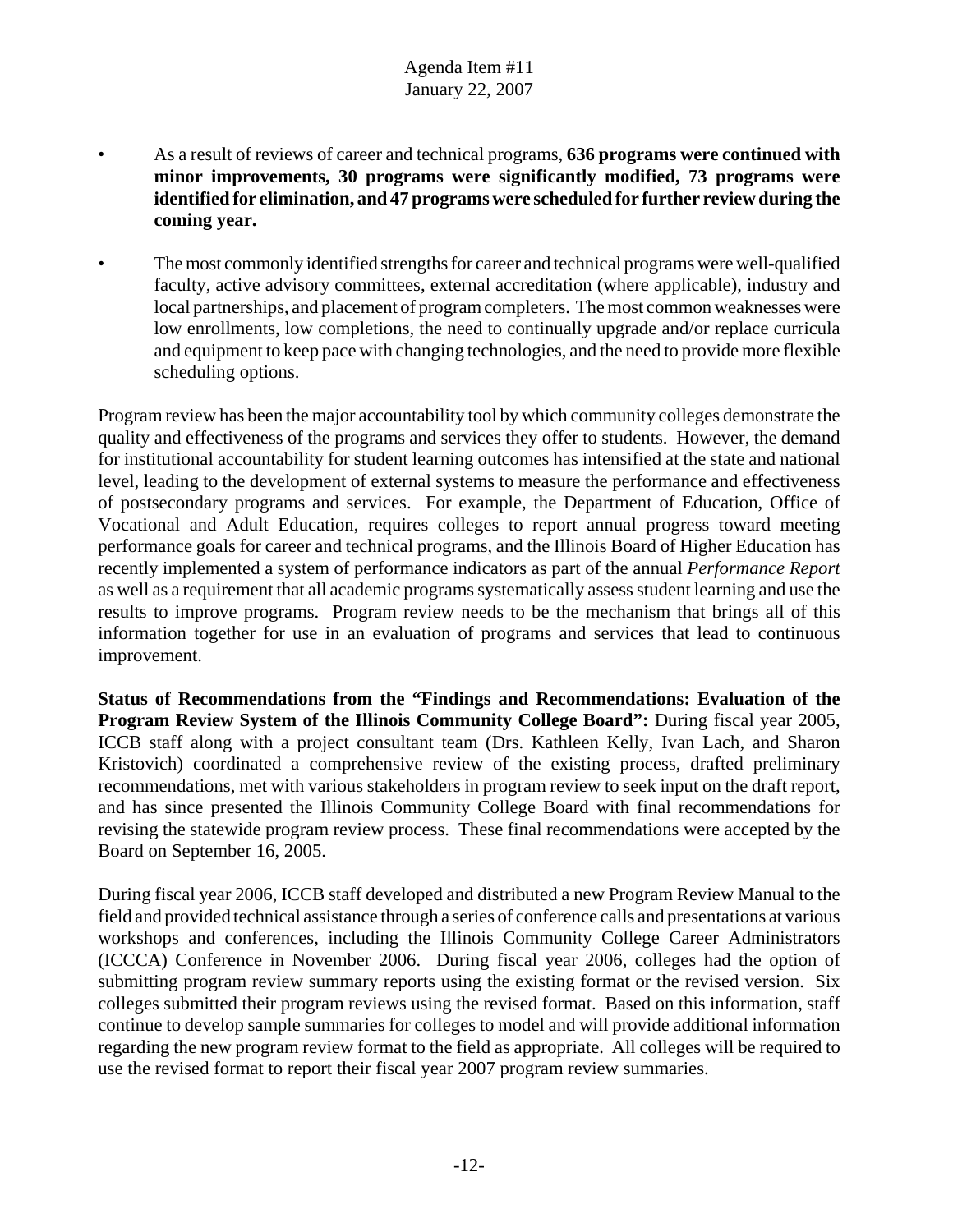**Conclusion.** The report, *Accountability and Productivity in Illinois Community Colleges Fiscal Year 2006*, provides evidence that Illinois' comprehensive community colleges play a vital role in the state's educational and workforce preparation. They provide access and opportunity to nearly one million diverse students annually, including those seeking assistance deciding on a new career or upgrading skills for their current occupation, persons interested in transferring to another college or university, and students who need to sharpen their basic skills. In addition, they are a valuable resource to businesses and industries and a partner in economic development in the districts they serve. The report also illustrates that the colleges are committed to continuous improvement of their programs and services. As enrollments increase and fiscal constraints continue, the colleges have implemented strategies to maintain their level of service to their districts. The content of the reports affirms that Illinois community colleges continue to play an essential role in preparing the welleducated, high-skilled citizenry the state must have to strengthen the economy and support a desirable living environment.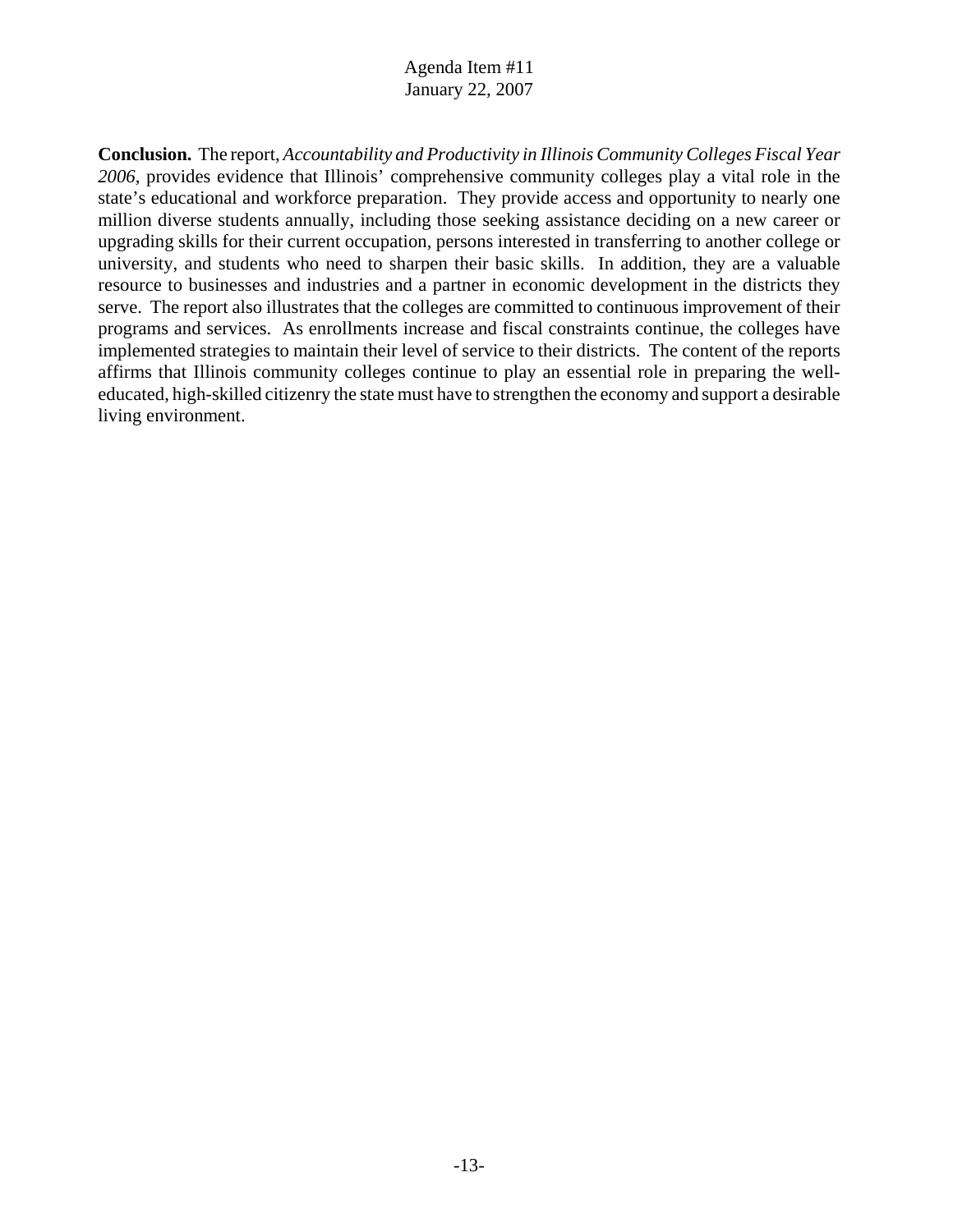#### Illinois Community College Board

# **STUDENT ENROLLMENTS AND COMPLETIONS IN THE ILLINOIS COMMUNITY COLLEGE SYSTEM FISCAL YEAR 2006**

The externally attached Fiscal Year 2006 Annual Report on Student Enrollments and Completions in the Illinois Community College System Report is based on individual student records that the colleges provided at the close of the fiscal year (July 1, 2005 through June 30, 2006). Summary data for the four previous fiscal years (2002-2005) are referenced to allow for the examination of longer term trends.

The Illinois Community College System is the third largest community college system in the nation and includes 48 community colleges in 39 districts that blanket the state. Illinois' community colleges serve the diverse needs of their communities through transfer courses, workforce development, continuing education, and adult education courses and programs.

Illinois community colleges deliver education and training to a substantial number of individuals every year. During fiscal year 2006, a total of **934,902** students enrolled in credit and noncredit courses at an Illinois public community college. To put this enrollment figure in perspective, that means that about **1 out of every 10 Illinoisans** (18 years of age or older) took a credit or noncredit course at an Illinois community college during fiscal year 2006. Three-quarters of these students enrolled in credit courses. Credit enrollment was down slightly compared to last year (-2.6 percent) and about the same as five years ago (0.6 percent). In fiscal year 2006, 254,280 students enrolled in noncredit courses, which is down slightly from fiscal year 2005 (-1.5 percent) and five years ago (-5.6 percent).

A total of **49,628** collegiate-level degrees and certificates were earned by Illinois community college students in fiscal year 2006. The number of community college completions in fiscal year 2006 is the **second highest count ever reported**. The Illinois Community College System continues to have a substantial positive impact on the education, training, and economic development needs of the state. Highlights from the report follow.

**BACKGROUND.** Annual enrollment and completion data (A1) are reported for students who are officially enrolled at the college in credit coursework and/or those who graduate from collegiate programs at any time during the fiscal year. Annual noncredit course enrollment data (N1) are collected separately on an individual student basis. These detailed student records supply both demographic and course-specific information on the wide range of noncredit instruction that the colleges provide as a value added service to area employers and the community at large.

## **Overall Student Enrollments**

< During fiscal year 2006, a total of **934,902 students enrolled** in credit and noncredit courses at an Illinois public community college. Enrollment is down slightly compared to last year (- 2.3 percent) and fiscal year 2002 (-1.1 percent).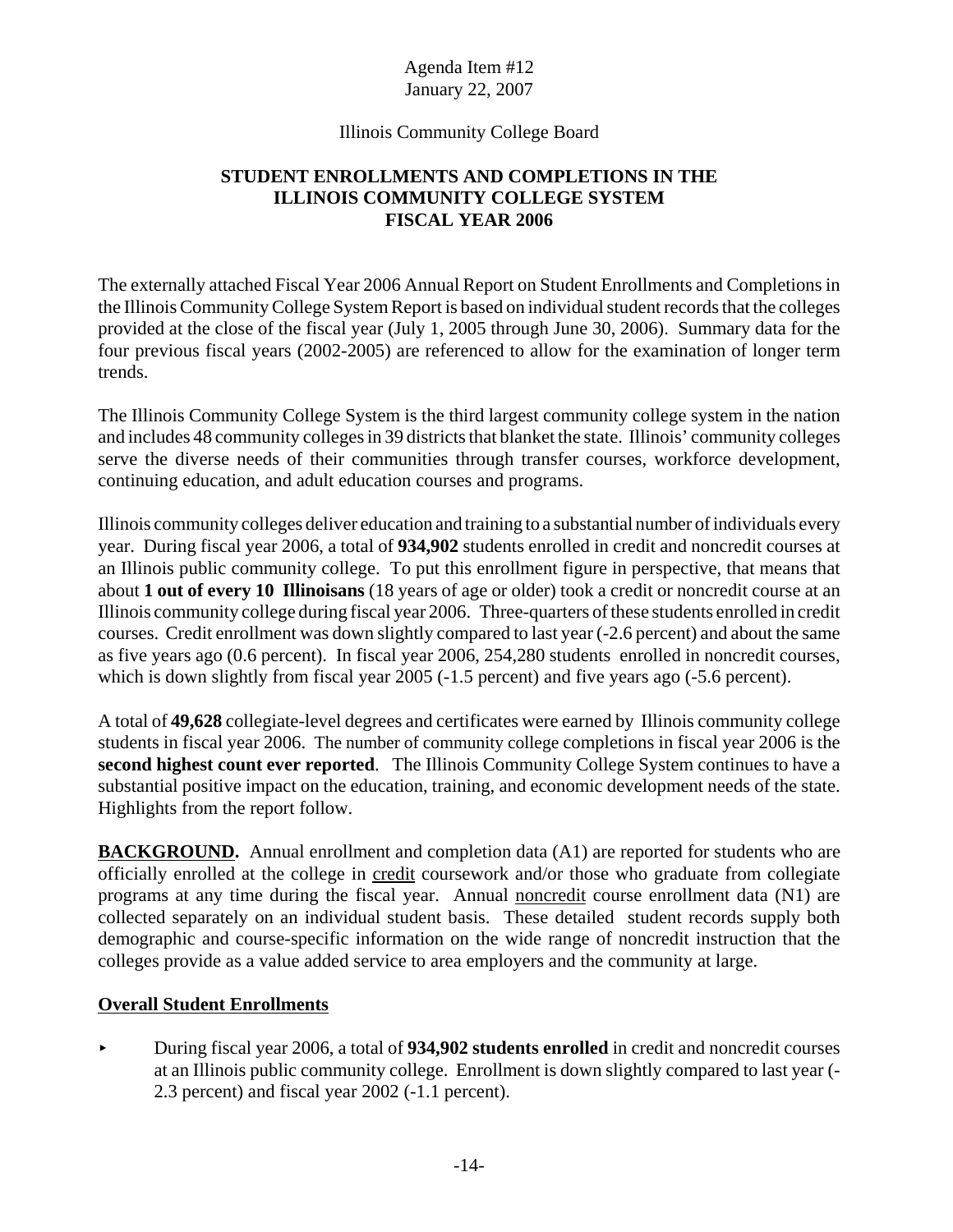< **Credit and noncredit courses meet largely different student and community needs**. Statewide, just 4.1 percent (38,421) of the total number of students enrolled in both credit and noncredit courses during fiscal year 2006.

# **Credit Enrollment**

- < **Credit** enrollments accounted for nearly **three-quarters** of all the students served by the colleges (72.8 percent). **680,622** students enrolled in credit courses in fiscal year 2006. Credit enrollment was down slightly compared to last year (-2.6 percent) and about the same as five years ago (0.6 percent).
- $\blacktriangleright$  Full-time equivalent (FTE) enrollment was 238,308, a slight decrease compared to last year (- 2.6 percent) but higher than fiscal year 2002 (4.5 percent).
- **Minority (non-white) students accounted for over one-third (35.2 percent) of the credit** students enrolled.
- **Females comprised 55.4 percent** of the fiscal year 2006 student population enrolled in creditgenerating programs.
- **25.9 years** median age for credit students during fiscal year 2006.
- ▶ **30.7 years** average age for credit students in fiscal year 2006.
- **Baccalaureate/transfer** remained the **largest** credit instructional program area enrolling 4 of **every 10** credit students in fiscal year 2006 which is consistent with the prior year (0.1 percent).
- < Statewide, **Career and Technical Education** credit program enrollments accounted for **more than one-quarter** of all credit students (27.6 percent), which is down slightly from last year (-1.8 percent).
- < Students enrolled in **Adult Education** courses in community colleges comprised **one-ofevery-six** credit students (16.4 percent) which is down from last year (-7.6 percent).
- < **English as a Second Language** (ESL) is the **largest Adult Education program** accounting for nearly 6 out of 10 Adult Education enrollments (58.7 percent).
- **More than one-half** (56.0 percent) of the fiscal year 2006 credit students enrolled in the colleges indicated that they were not pursuing a degree, but **attending to complete one or several courses**.
- **EXECUTE:** Nearly three out of four credit students attended on a part-time basis during both the fall (68.1 percent) and spring (71.0 percent) semesters in fiscal year 2006.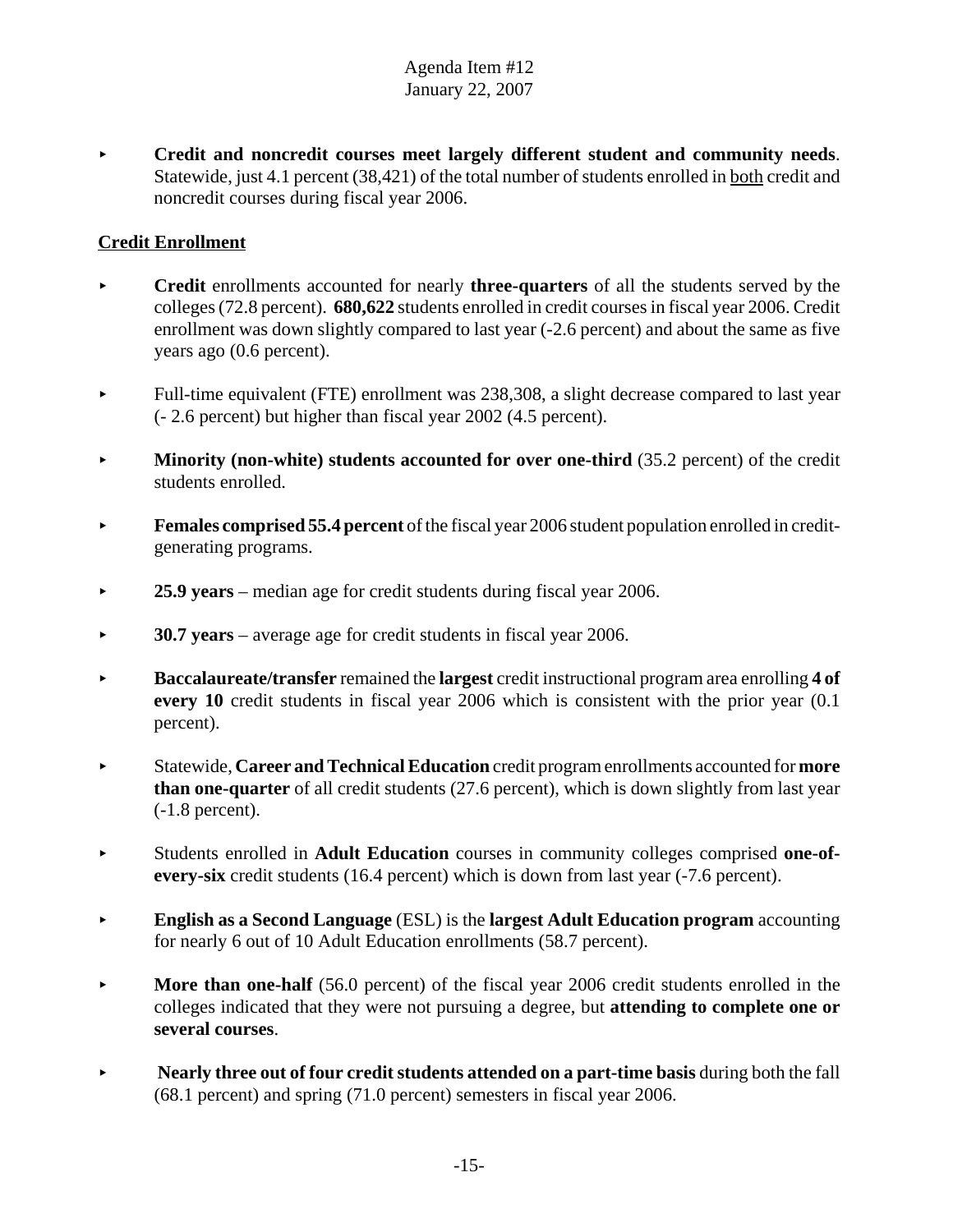- $\blacktriangleright$  More than 17 percent of the credit-generating students are known to already have earned some type of college certificate or degree. This includes **40,160 who earned a Bachelors degree or higher** which is slightly more than last year (5.4 percent).
- < Illinois community college students earned over three-quarters of the credits they attempted (76.3 percent) in fiscal year 2006.
- **Over one-third** of the credit students attained **sophomore** level status by accumulating 30 or more college-level hours (35.1 percent).
- About one-half of the students earned an "A-B" average in fiscal year 2006 based on available cumulative grade point average data (46.2 percent).
- In fiscal year 2006, Illinois community college students **earned 62.4 percent of the remedial credits they attempted**.
- $\blacktriangleright$  In fiscal year 2006, one-fifth (20.4 percent) of Illinois community college students (not enrolled in ABE/ASE/ESL, Vocational Skills, and General Studies) were enrolled in at least one developmental course – down just-slightly from 20.7 percent in 2005.

## **Noncredit Enrollment**

- **EXECUTE:** In fiscal year 2006, **254,280 students (unduplicated) enrolled in noncredit courses** which is down slightly from last year (-1.5 percent) and five years ago (-5.6 percent).
- **Female** students accounted for **56.4 percent** of 2006 noncredit enrollments for which gender data were reported.
- **Minority students accounted for more than one-fifth** of the individuals enrolled in noncredit courses who supplied racial/ethnic data.
- **► 37.4 years** median age for noncredit students during fiscal year 2006.
- ▶ **38.3 years** average age for noncredit students in fiscal year 2006.
- $\blacktriangleright$  Just over one-half of the noncredit students were 40 years of age or above among the individuals who supplied their ages.
- < Over 59 percent of the noncredit offerings (duplicated) were in Personal and Social Development.
- **FILTER 10 FILTER COVER OVER OVER ONE A LIGHTER COVER COVER ASSESSMENT COVER OPEN COVER OPEN DETAILLER COVER ASSESSMENT COVER ASSESSMENT COVER OPEN DETAILLER COVER AND LIGHTER COVER OPEN DETAILLER COVER OPEN DETAILLER COVE skills**: Professional/vocational (16.1 percent) and Business and Industry Contractual training (10.0 percent).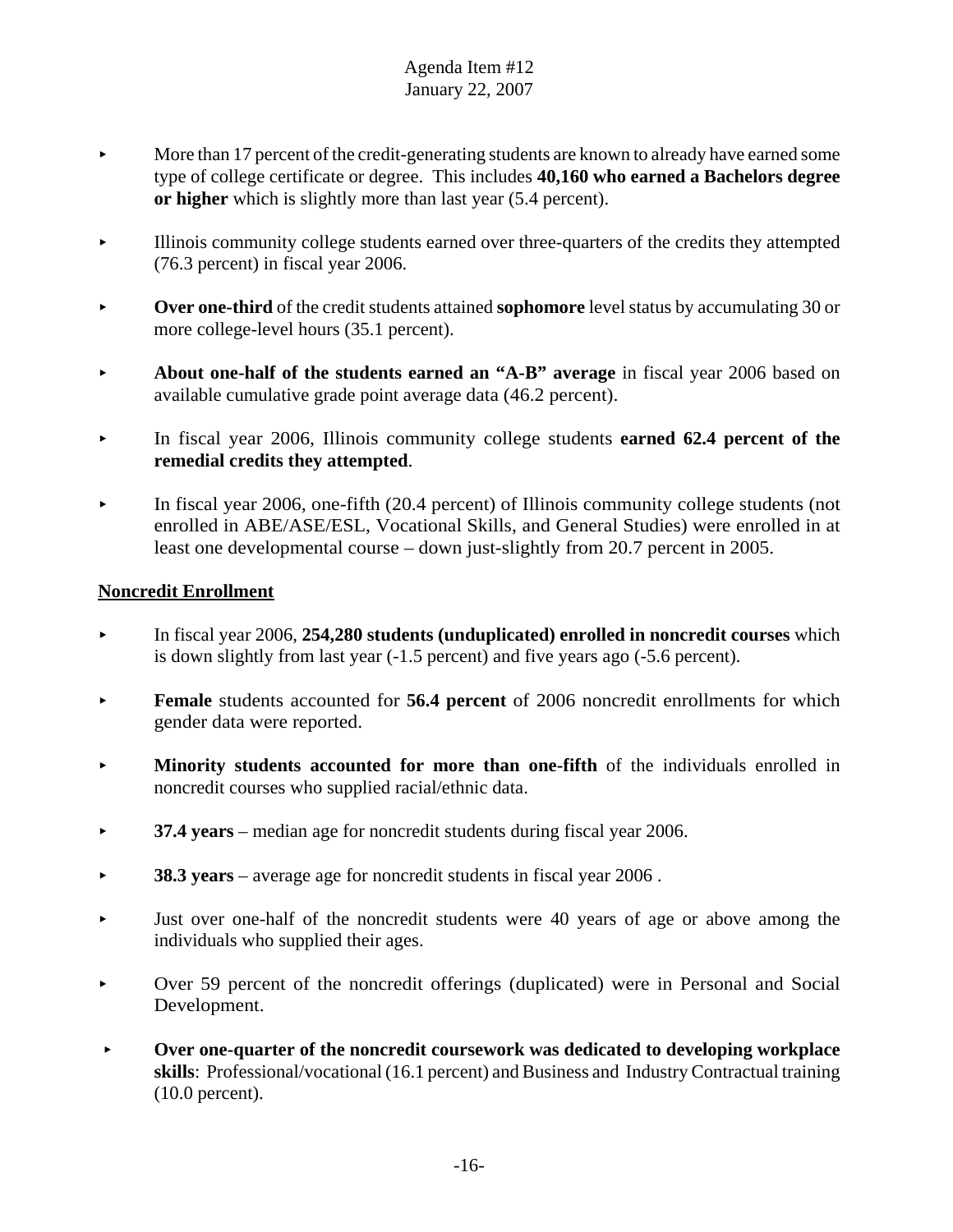- < Eight broad course areas each had over 7,000 noncredit students enrolled. These areas accounted for approximately two-thirds (67.2 percent) of the students enrolled in noncredit courses. Approximately 36 percent of enrollments in these large programs (two-digit CIP) are in work-related courses: Business Management (18.7 percent), Transportation Workers (9.5 percent), Health Professions (4.1 percent), and Computer Information Systems (3.6 percent).
- Over one-half of the 2006 noncredit courses were held on main college campuses (55.1) percent)

## **Student Completions**

- < A total of **49,628** collegiate-level degrees and certificates were awarded to Illinois community college students in fiscal year 2006.
- The number of community college completions in fiscal year 2006 is the **second highest count ever reported**.
- $\blacktriangleright$  The number of degrees and certificates awarded decreased slightly over fiscal year 2005 (-3.5) percent). Taking a longer term view – compared to fiscal year 2002 – the total number of fiscal year 2006 completions increased 27.4 percent.
- **Career and Technical Education** accounted for the **largest number of graduates**  $(N =$ 33,817) in fiscal year 2006. Two-thirds of the earned degrees and certificates were in Career and Technical Education programs during fiscal year 2006 (68.1 percent). Career completions decreased 6.1 percent from last year.
- < **Baccalaureate/transfer degrees** accounted for the **second largest** group of completers in fiscal year 2006 ( $N = 14,737$ ). Three out of every ten graduates earned Baccalaureate/ transfer degrees (29.7 percent). The number of Transfer degrees increased 2.2 percent since last year.
- < Approximately 29.0 percent of the Career and Technical Education awards in fiscal year 2006 were Associate in Applied Science (AAS) degrees.
- **Females** accounted for **58.2 percent of all completions** during fiscal year 2006.
- **EXECUTE:** Career and Technical Education Certificates of Less Than One Year accounted for the **largest number** of male ( $N = 8,809$ ) and female ( $N = 9,301$ ) completers of a specific degree or certificate.
- Although small in number ( $N = 77$ ), the Associate in Engineering Science had the highest proportion of male graduates (84.6 percent).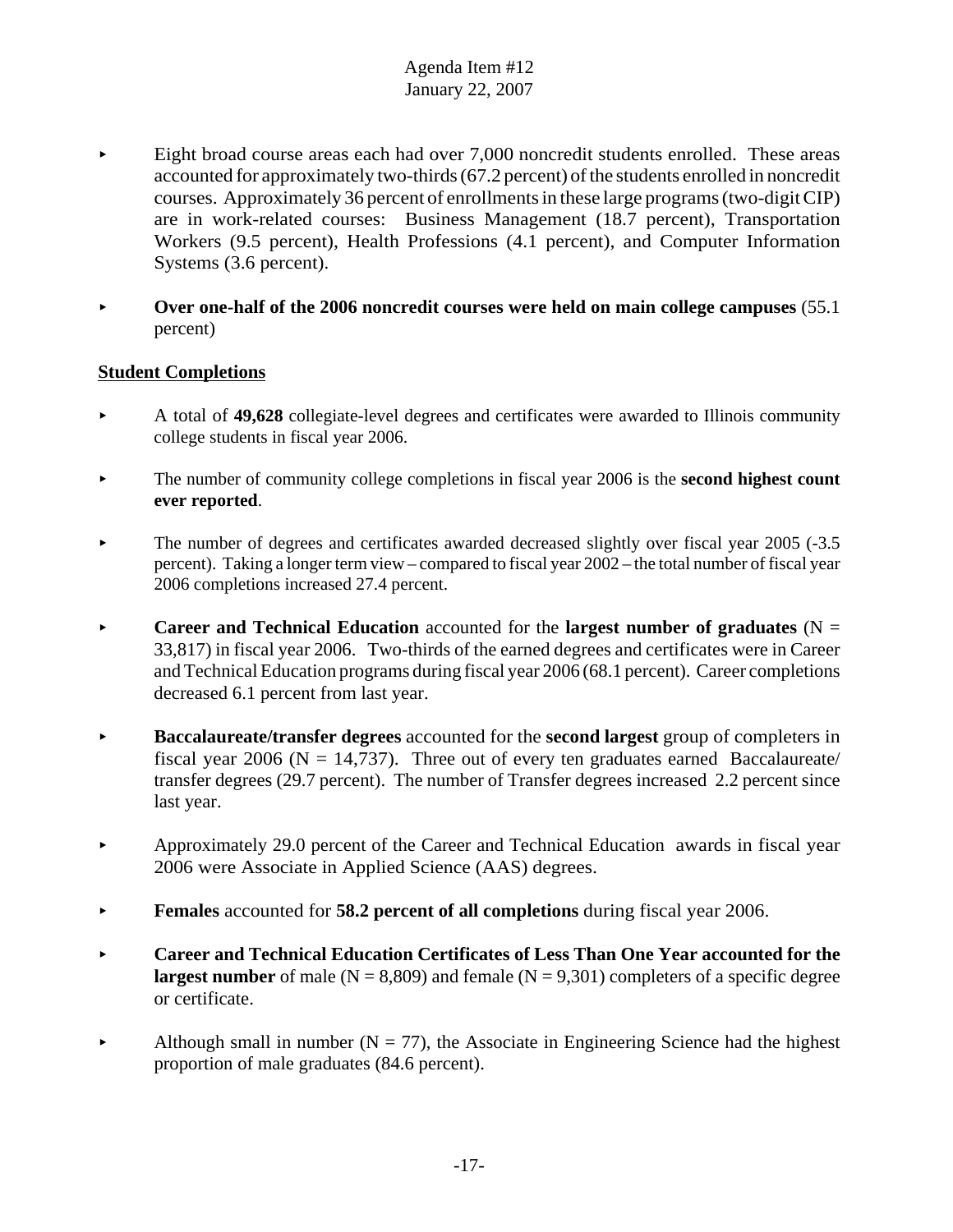- < **Minority students earned about 29 percent of the collegiate-level degrees and certificates awarded** in the Illinois Community College System during fiscal year 2006. African American students earned 14.3 percent, Latino students earned 8.7 percent, and Asian students earned 4.8 percent of all degrees and certificates awarded in fiscal year 2006.
- Minority students accounted for more than 20 percent of total Transfer Degree recipients. African American students accounted for 8.8 percent, 7.1 percent were Latino, and 3.6 percent were Asian.
- Nearly three and one-half times as many minority graduates completed Career and Technical Education degrees and certificates ( $N = 10,828$ ) as Baccalaureate/transfer degrees  $(N = 2,984)$ .
- Nearly 13 percent of the students who were awarded degrees and certificates during fiscal year 2006 were less than 21 years of age. **The age groups with the largest percentages of graduates were 21 to 24 (31.3 percent), 25 to 30 (19.1 percent), and 40 to 55 years of age (17.5 percent).**
- Nearly three-quarters of the students who successfully completed Baccalaureate/transfer degrees in fiscal year 2006 indicated an intent to transfer to a four-year institution.
- Approximately 21 percent of fiscal year 2006 Associate in Applied Science (AAS) degree graduates indicated goals to complete some courses or finish a certificate.

The information in this report will provide needed background as colleagues across the system collaborate to develop strategies that address recommendations and priorities from the Joint Task Force on Community Colleges. The Task Force was created by House Joint Resolution 122 to review the community college system and make recommendations to the General Assembly regarding the demands on the system and the evolving roles that the system and community colleges should play in the future. To address the charge, five subcommittees were formed to study specific functions of the Illinois Community College System: Academic Affairs, Adult Education, Finance and Resources, Student Affairs, and Workforce Development. Subcommittee members held additional meetings throughout the fall to examine and prioritize the issues. Each of the subcommittees compiled information and created summary reports with recommendations aimed at addressing short- and longterm system priorities and needs. Recommendations that were accepted by the Joint Task Force members are being included in the report to the General Assembly. The Task Force included members of the General Assembly and representatives of groups within the community college system, as well as the private sector. The full Task Force held four hearings and completed their formal meeting schedule on December 13, 2006. The final Task Force report will be filed with the General Assembly in accordance with House Joint Resolution 122.

## **INFORMATION ONLY**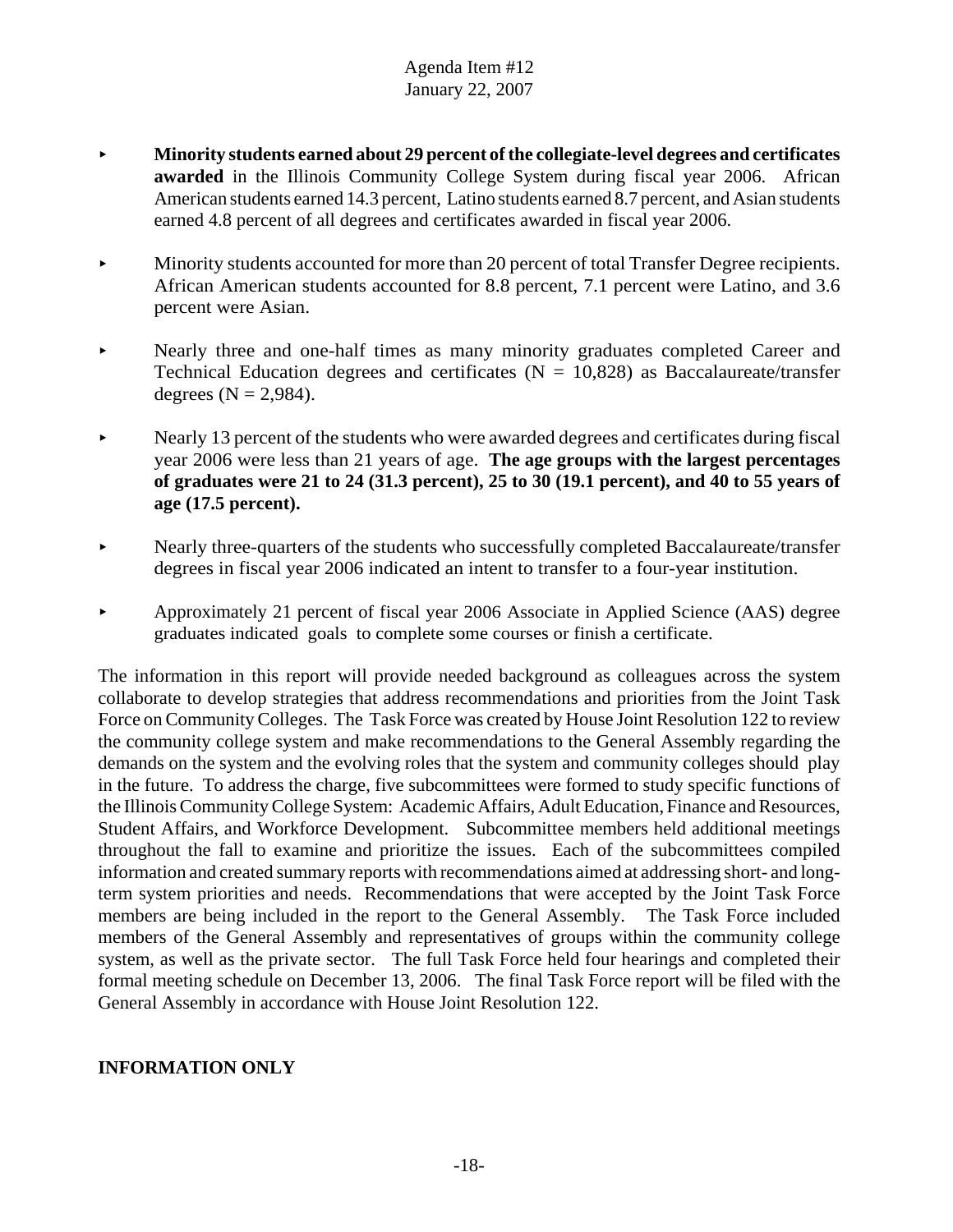#### Illinois Community College Board

# **HOMELAND SECURITY INITIATIVE STATUS REPORT**

#### **Illinois Community College System Homeland Security and Emergency Response Institute**

The second Illinois Community College System Homeland Security and Emergency Response Institute will be held on February 21-22, 2007 in Springfield, Illinois, at the Crowne Plaza Hotel. Conference sessions and speakers will present information on campus security, program development, economic development, IT security, and first responder issues. The Institute's goal is to create awareness of campus security issues; identify the connection between homeland security, emergency response, and workforce/economic development; and to promote the development and coordination of homeland security and emergency response instruction focusing on innovations to satisfy unmet needs. Keynote speakers for the event include Colonel Jill Morgenthaler, Office of the Governor, Larry Smith, Institute for Crisis Management, and Edward Buikema, FEMA Region V. More information on sessions, a conference schedule, and registration information are available at www.iccb.state.il.us.

#### **Homeland Security Planning for Campus Executives**

Community college representatives participated in the video course "Homeland Security for Campus Executives" on November 29, 2006 at the Lincoln Land Community College Capital City Center. The 4.5 hour interactive video training was broadcast live from the Center for Rural Development in Somerset, Kentucky. The course was developed by the West Virginia University and was certified by the Department of Homeland Security's Office of Grants & Training. The goal of the workshop was to support the Department of Homeland Security's program for improving the planning and preparedness capabilities of higher education institutions by helping campus executive leadership understand principles of campus incident readiness and providing them with examples, tools, and resources for Homeland Security strategies.

#### **Homeland Security and Campus Safety Research Committee**

The ICCB Homeland Security and Campus Safety Committee held their first meeting on December 5, 2006 in Springfield. Col. Jill Morgenthaler, Deputy Chief of Staff of Public Safety for the Governor's Office, and Marikay Hegarty, Chicago Police Department, are serving as co-chairs for this committee. Col Morgenthaler and Geoffrey Obrzut, representing Marikay Hegarty, conducted the meeting. Topics of discussion included the Illinois Terrorism Task Force areas of interest, programs of interest for Illinois Community Colleges, the state statute for Illinois community college security departments, and an assessment of current practices and procedures of campus security departments. The committee agreed to conduct an assessment of the security departments of the system through a survey.

Committee members have been invited to the next meeting of the Illinois Terrorism Task Force in late February. The next meeting of the Homeland Security and Campus Safety Research Committee will be on February 22, 2007 at the Crowne Plaza to discuss revision of the state statute and to review the survey results.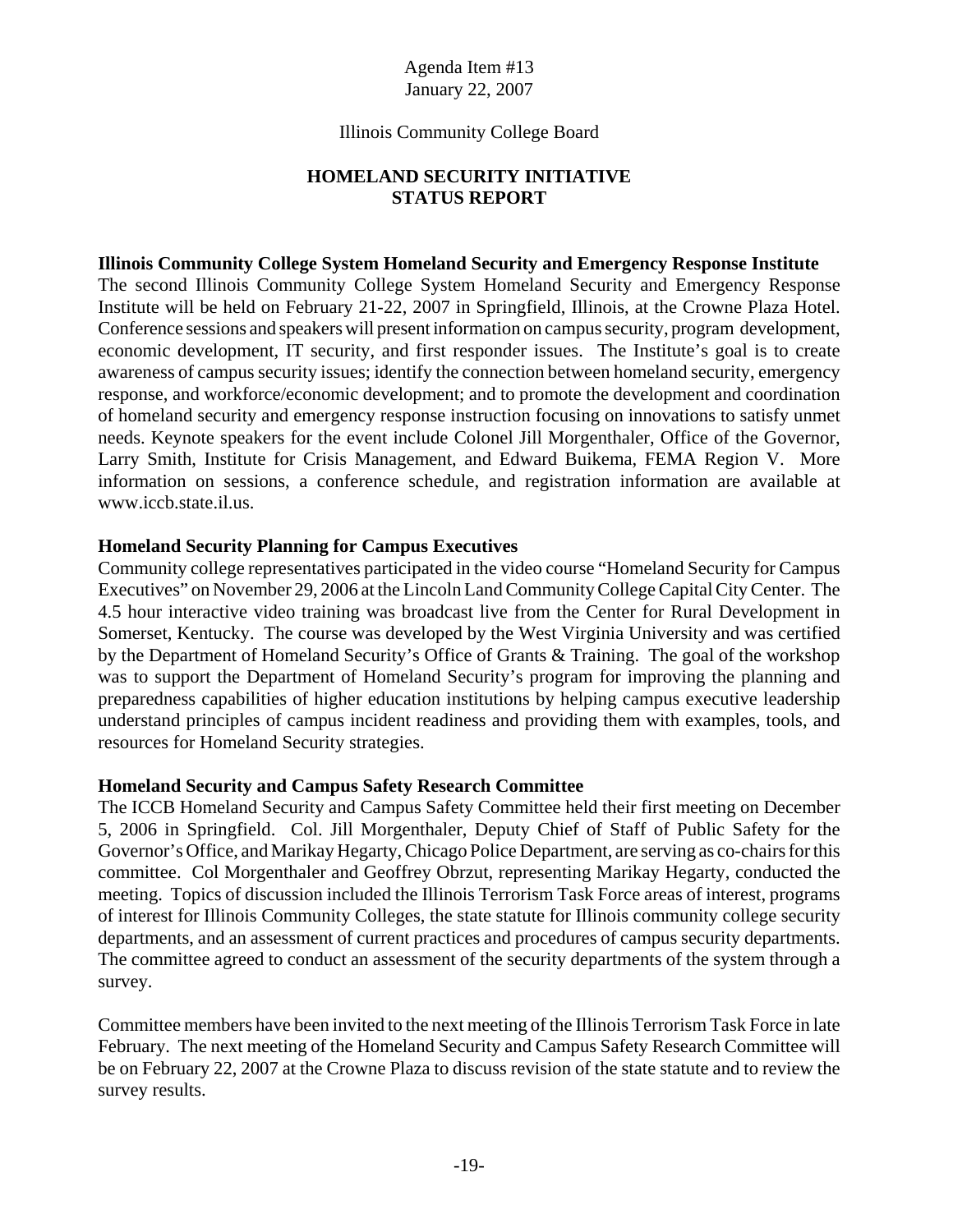## UNAPPROVED

Minutes of the  $367<sup>th</sup>$  Meeting of the Illinois Community College Board November 17, 2006 John Wood Community College 1301 South  $48<sup>th</sup>$  Street Quincy, Illinois

## Item #1 - Roll Call and Declaration of Quorum

Chairman Alongi called the meeting to order at 9:00 a.m. Roll call was taken with the following members present: Sarah Anderson, Marikay Hegarty, Rudolph Papa, Jake Rendleman, Bill Naegele, Suzanne Morris, Guy Alongi, and nonvoting member Addison Woodward. John Donahue, Angela Perez Miller, John Aurand, Judith Rake, and Dianne Meeks were absent.

#### Item #2 - Announcements and Remarks by Guy H. Alongi, Chair

Chairman Alongi thanked Dr. William Simpson, President of John Wood Community College, the faculty and staff for their hospitality. This is the first time in many years the ICCB has visited this part of the state. In addition to the main John Wood Quincy campus, there are also many other educational centers in different areas.

He announced the board is short many members due to health reasons and other scheduled conflicts.

## Item #3 - Board Member Comments

Nonvoting member Addison Woodward announced there will be a Higher Education Conference in Indianapolis on Monday and Tuesday.

#### Item #4 - Remarks by Dr. William Simpson, President John Wood Community College

Dr. Simpson welcomed the ICCB board members, staff, and a few of the John Wood trustees that attended the meeting, Reggie Coleman, Jim Gay, Ron Dedert, and student member Brian Klingele.

Dr. Simpson went in to detail on the background of John Wood. The college is just thirty-two years old. The main building was completed in 1999, the Student Activity Center is a new project which is completely locally funded. The enrollment has grown over 30% since 1999. John Wood has received a number of awards including having the best Agricultural department in the middle west. The last two years they have had three first team All Americans in basketball and baseball.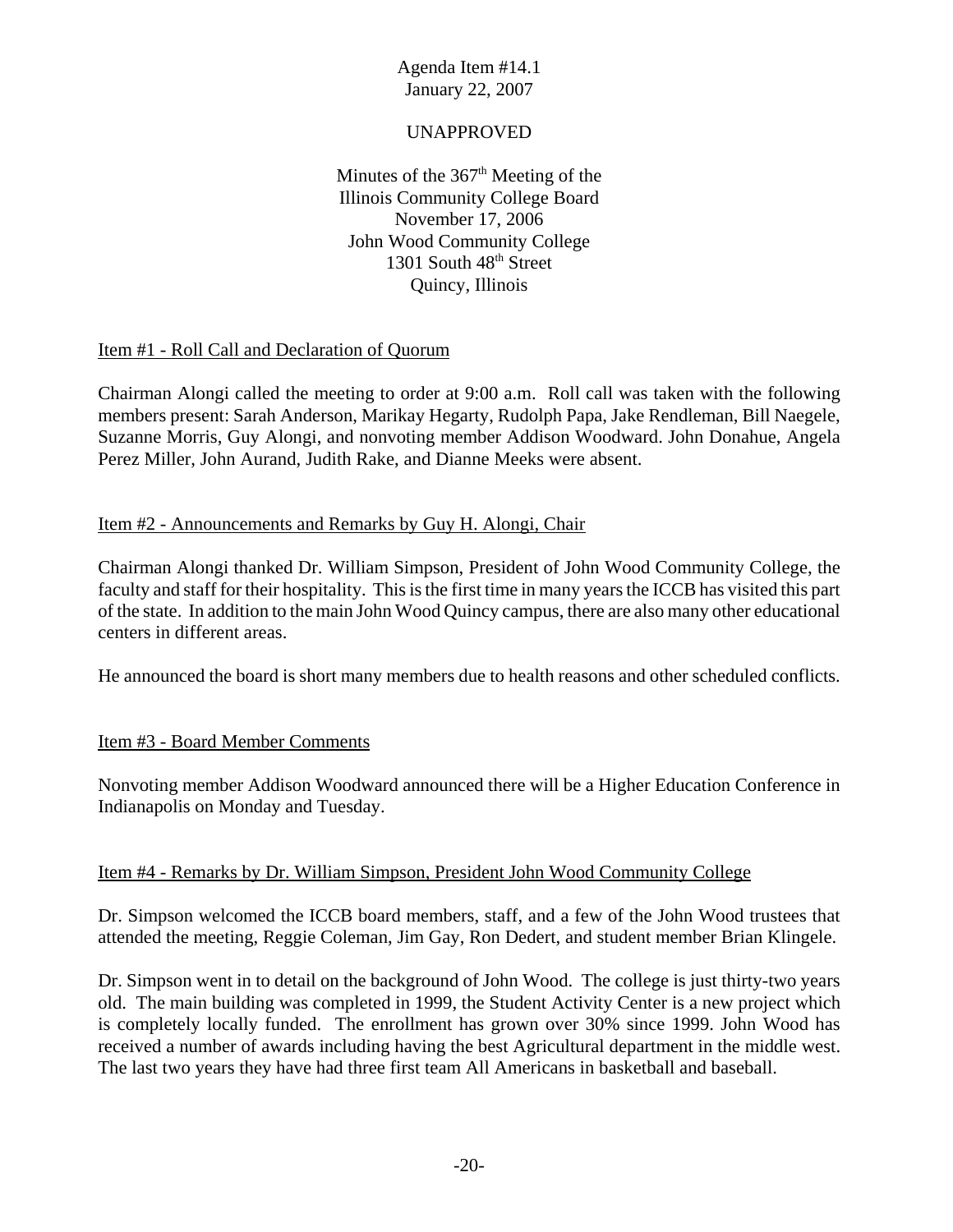There is one main concern the college has and that is the raising cost in tuition. John Wood's cost has raised from \$52 in 1997 a credit to \$89 a credit. This affects the taxpayers and the students. The credit hour reimbursement has dropped from \$53 in 2001 to \$45.24 in 2005. The community college system cannot afford to let this keep happening.

Dr. Simpson thanked the board for choosing to hold their meeting at John Wood, and there will be a tour of the campus after the meeting.

Item #5 - Recognition of John Wood Community College, College of Lake County, and ICCB Student Advisory Committee for their contributions to the 2-123rd Field Artillery Battalion, Camp Command Cell, CSC Navistar, Kuwait, Iraq Border

The ICCB Student Advisory Committee (SAC) Outreach Subcommittee coordinates an annual statewide service project for member colleges to participate. The 2005/2006 SAC wanted to support the United States Military troops stationed overseas for Operation Iraq Freedom by sending them care packages. Thanks to a personal contact with the Department of the Army, a Comp Command Cell in Kuwait, on the Iraq Border, was selected to receive the care packages.

Carl Sandburg College graciously agreed to put together the care packages and cover the cost of shipping. In addition to Carl Sandburg, College of Lake County and John Wood Community College contributed significantly to this cause. Twenty nine fifty- pound boxes were shipped to the soldiers as planned. In appreciation, a United States flag was flown over Headquarters at Camp Navistar in Kuwait on June  $29<sup>th</sup>$ , 2006 and is presented to Carl Sandburg College, John Wood Community College, College of Lake County, and the ICCB Student Advisory Committee.

## Item #6 - Committee Reports

The new committees just met for the first time to discuss their roles and responsibilities.

#### Item #6.1 - Budget and Finance Committee

Bill Naegele reported that the committee reviewed the financial statements, item #15.1, and fiscal years 2007 and 2008. The ICCB is currently working with IBHE on the 2008 budget. The committee wished Chairman Guy Alongi luck during negotiations with IBHE.

#### Item #6.2 - Academic Affairs

Bill Naegele reported the committee elected Angela Miller as their chairman. From now on, the committee will be meeting at 6:30 p.m. on Sunday evenings before every board meeting, unless otherwise discussed. This committee will be discussing articulation, developmental education, baccalaureate access, and the House Joint Resolution 122.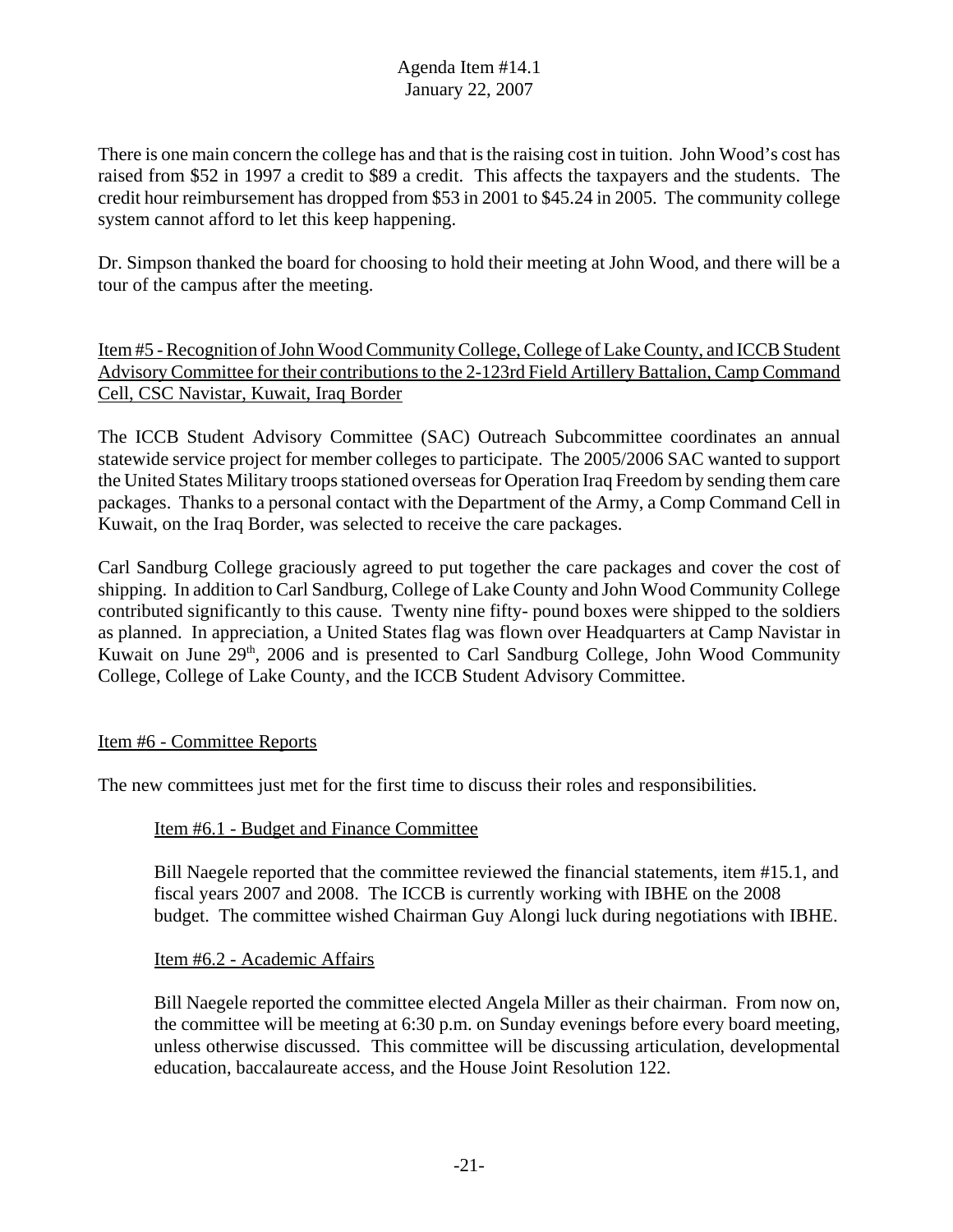#### Item #6.3 - External Affairs

Marikay Hegarty reported the committee met yesterday evening; however, they have not yet defined the tasks the committee will be discussing.

#### Item #6.4 - Personnel and Evaluation

Sue Morris stated that she will give her report for this committee during the executive session today.

#### Item #6.5 - Strategic Planning

Chairman Jake Rendleman reported the committee is reviewing the document left by Virginia McMillan. The committee will also be looking at other Strategic Plans established by community colleges.

#### Item #6.6 - Student Relations

Chairman Sarah Anderson reported the committee has decided to meet on Sunday evening before every board meeting. At their next meeting, the members will prioritize their list of issues to discuss.

Sarah then handed out a document on Textbook Costs and Options Summary.

## Item #7 -President/CEO Report

Geoff Obrzut, President/CEO of the Illinois Community College Board, thanked the college and it's staff for the wonderful hospitality during the ICCB's visit.

He wished a speedy recovery to board member John Aurand, who had a mild stroke, and to board member Angela Miller who broke her wrist.

Geoff thanked many of the board members for serving on a number of task forces and committees:

Judy Rake, Addison Woodward and Prairie State President Paul McCarthy for attending the Midwestern Higher Education Conference earlier this week.

Bill Naegele for serving on the HJR Resolution task force and the City Colleges of Chicago's Insurance Program Task Force.

Angela Miller and himself both served on the Governor's Early Childhood Education Summit in October.

Marikay Hegarty for serving on the Homeland Security and Campus Safety committee.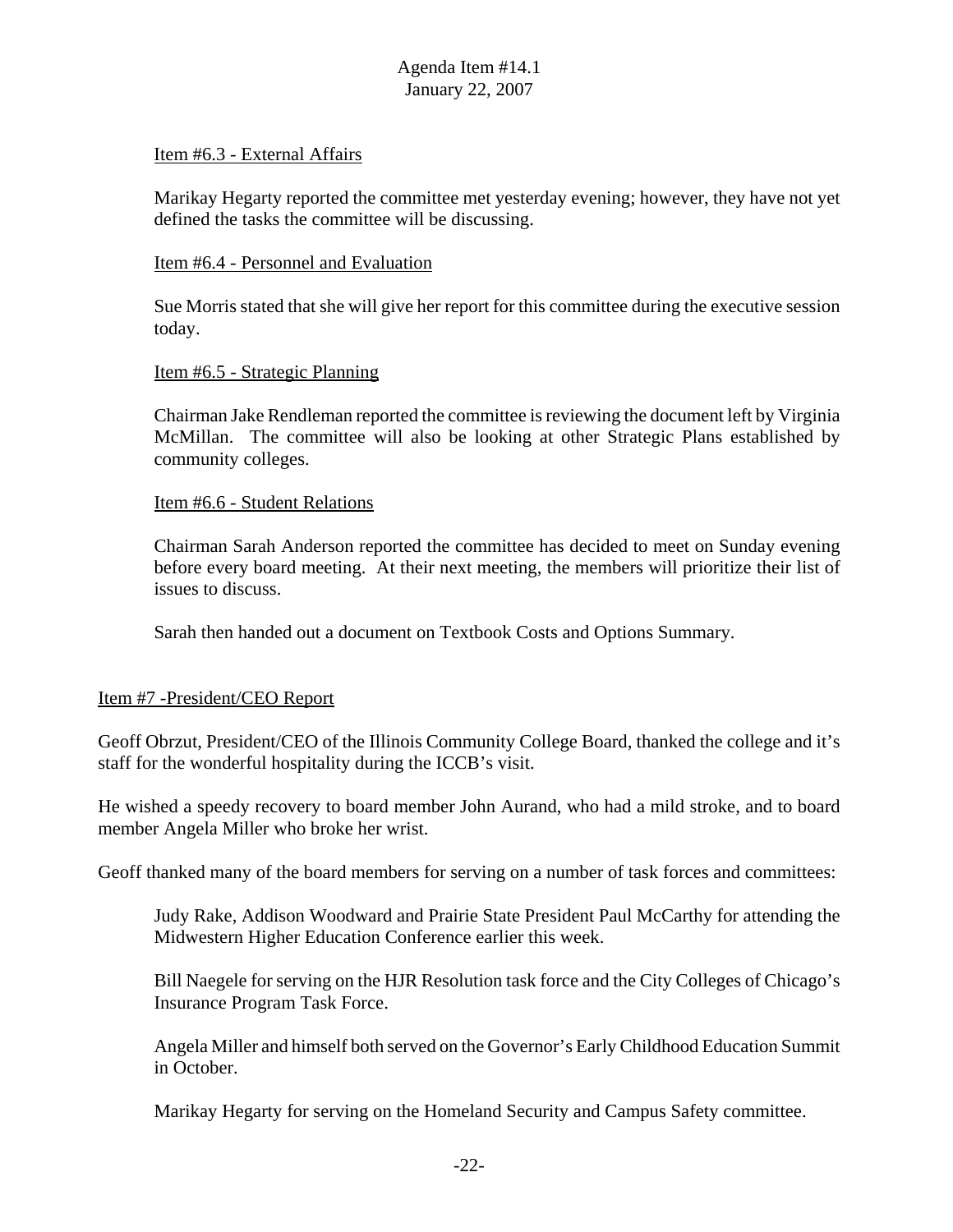ICCB is currently working with IBHE on the FY 2008 budget. The first Big Picture meeting was last Monday. Geoff is working with the community college trustees and presidents on a White Paper that Dr. Keith Miller will present at the December 5 IBHE meeting.

Randy Barnette, Vice President for External Affairs, will be reporting on the Economic Impact Study which 31 college districts have participated in. He will also be speaking about the HJR 122 Task Force.

The Homeland Security and Campus Safety Committee will be meeting on December 5 in Springfield. Board member Marikay Hegarty is the Co-Chairman.

The ICCB Homeland Security Institute will be held on February 21-22 at the Crowne Plaza in Springfield.

Geoff announced he will be attending the Latino Conference on December 7 in Rosemont.

All board members are invited to the ICCB's Holiday Party on December 14 in Springfield.

## Item #8 - Advisory Organizations/Foundation Reports

## Item #8.1 - Presidents Council

Dr. Keith Miller, President of Black Hawk College, could not make the meeting today, so Dr. Simpson gave the report for him.

The council would like to thank Geoff Obrzut for obtaining appointments for the community college system to the Illinois Center of Nursing.

The last Presidents' Council meeting Senator Ed Maloney, Chairman of the Senate Higher Ed Committee, offered his support.

At the Big Picture meeting with IBHE, Dr. Keith Miller reported that the community colleges were not included in the IBHE White Paper Report.

Board member Jake Rendleman attended the Presidents' Council meeting and emphasized on how very upset the Presidents were that the community colleges were not included in the White Paper presented by the IBHE.

Geoff commented that the appointments for the Illinois Center of Nursing have not been finalized as of yet.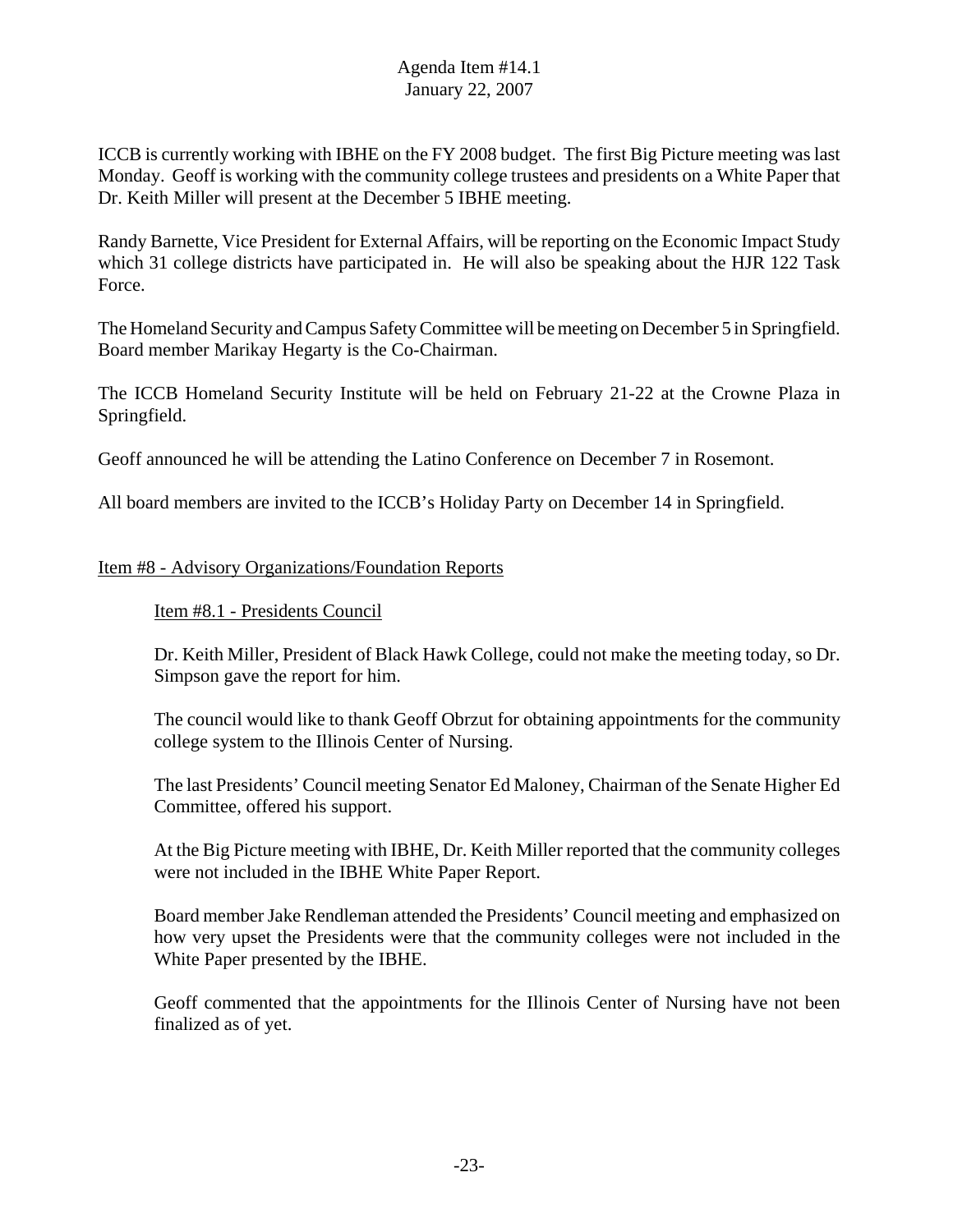#### Item #8.2 - Illinois Community College Faculty Association

David Palmer gave the report for Illinois Community College Faculty Association President Dr. Earl Godt.

The ICCFA Teaching and Learning Excellence Conference was held on October 12 and 13, 2006 in Springfield. There were approximately 150 attendees. This was a 16% increase over the 2005 conference. Dr. Debra Bragg, the Director of the Community College Leadership Center at the University of Illinois at Urbana-Champaign was the keynote speaker. There were 27 break-out sessions presented by faculty from all over the state. Presenters included three research and two workshop grant recipients. In addition, five student scholarships were given to deserving students wishing to pursue further education. Using a 1-to-3 Likert scale evaluation (where 3 is the highest), the attendees submitting evaluations rated the overall conference at 2.8.

The ICCFA Executive Committee has a December 1<sup>st</sup> meeting scheduled at the ICCB Building to discuss ways to improve the next year's conference. One way to improve the conference is to have adequate funding from all the colleges in the Illinois Community College System. To date only 62% of the colleges have paid their dues. It is from those dues that the ICCFA funds the scholarships, research grants, workshop grants, and the Teaching and Learning Excellence Conference.

## Item #8.3 - Student Advisory Committee

Sarah Anderson, Student Board Member, stated the committee has met twice since the ICCB's last board meeting. At the meeting in September, they had their election meeting in which they elected a new Chair, Vice-chair, and recording officer. The new Executive Committee met and appointed two subcommittee Chairs. New members were appointed to three ICCB advisory committees, Finance, MIS Research, and Program. The four subcommittees met and established their goals. Randy Barnette and Todd Rauch reported on the HJR 122 Task Force.

During their November meeting, the four subcommittees met again and redefined their goals, set time lines and action plans, and came up with ideas to complete their plans for this year.

Awards and Recognition Committee - They will be making a scrapbook, provide student awards within SAC, and have 2 systemwide awards: Outstanding Administrator and Outstanding Program Awards.

Legislative Subcommittee - They want to get Student Trustees to be more involved with their Legislators. They are going to have to meet and build relationships with one State Senator and two State Representatives.

Local Issues - Would like to create and send out a few surveys.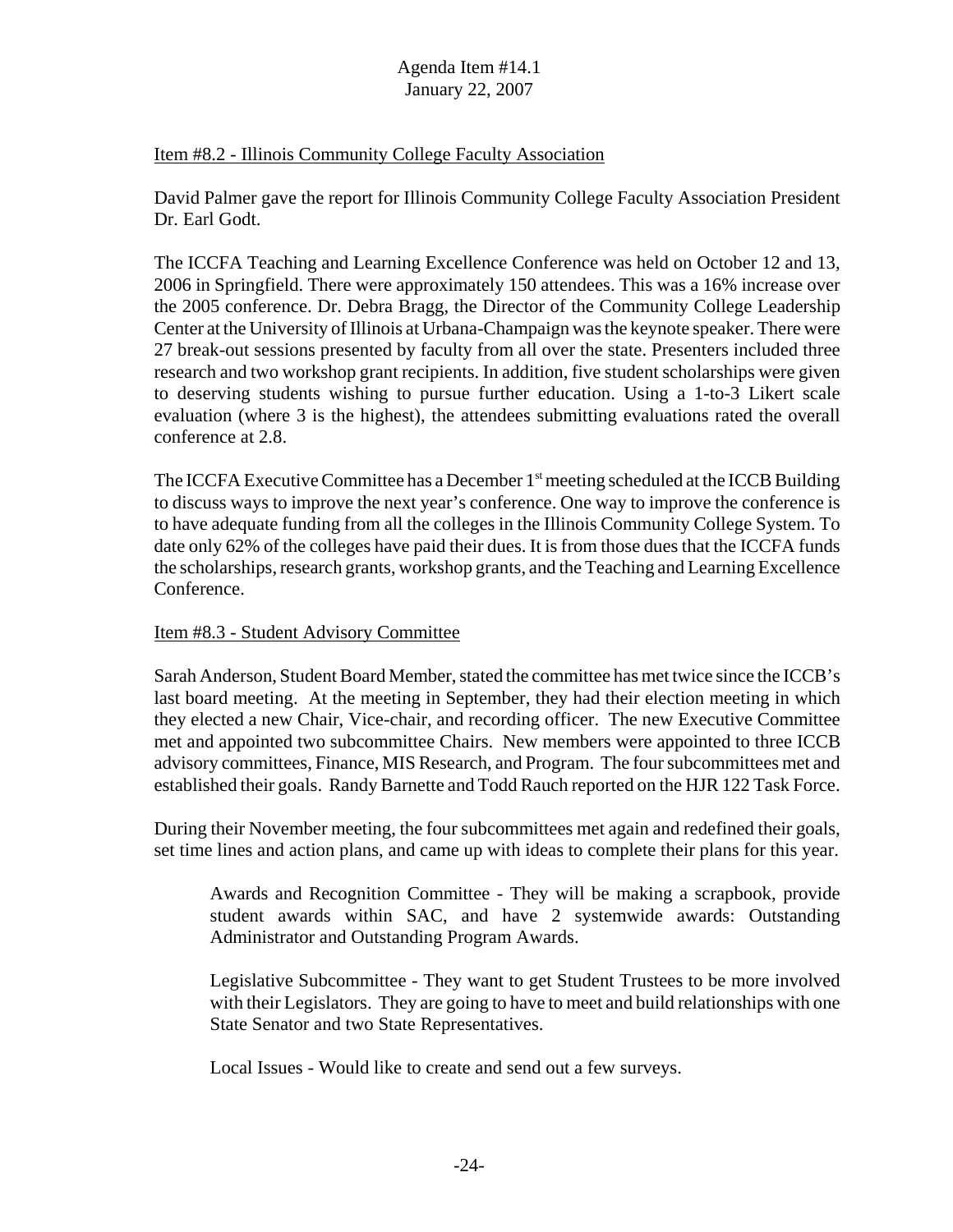Outreach - Trying to recruit more student trustees to attend the SAC meetings. For their service project this year, they will collect and send aid to a Mississippi community college that was hit by Hurricane Katrina.

Policy Issues - Establish and prioritize a list of student issues they would like to discuss for this year. Capitol Funding, Illinois Veterans Act, financial aid, textbook costs, and advising are big issues.

The next meeting will be in January in Springfield.

#### Item #8.4 - Illinois Community College Trustees Association

Mike Monaghan, Executive Director of the Illinois Community College Trustees Association, thanked the ICCB for a very cooperative year.

They held their November 9-10th meeting at the Intercontinental Hotel in Chicago, which Senator Maloney attended. A second presentation was given on Ethics.

This year, ninety-three (93) trustee seats will be up for election.

The next meeting will be held in Washington, D.C. on National Lobby Day in mid-February.

March's meeting will be held in Schaumburg. The community college Lobby Day will be the last Wednesday in April or the first Wednesday in May, the date has not been finalized.

#### Item #8.5 - Adult Education and Family Literacy Advisory Council

Gay Graves, Adult and Family Education Director for the St. Clair County Regional Office of Education, reported the Adult Education Advisory Council met on September 28, 2006 in Bloomington. There were 25 members and 8 ICCB staff present. This was their first meeting for fiscal year 2007 so we had many new members. We reviewed our challenges and recommendation of the past year. ICCB staff and a member from the GED Testing Transition Committee also gave updates from their particular areas.

The four committee reports are as follows:

# **Curriculum and Instruction—June Hickey, Chair**

They are discussing what makes a quality program and what measures relate to curriculum and instruction. They include:

- Exteed Fechnology is included in instructional delivery, including computer assisted instruction
- $\triangleright$  Curriculum is aligned with the standards and needs for all populations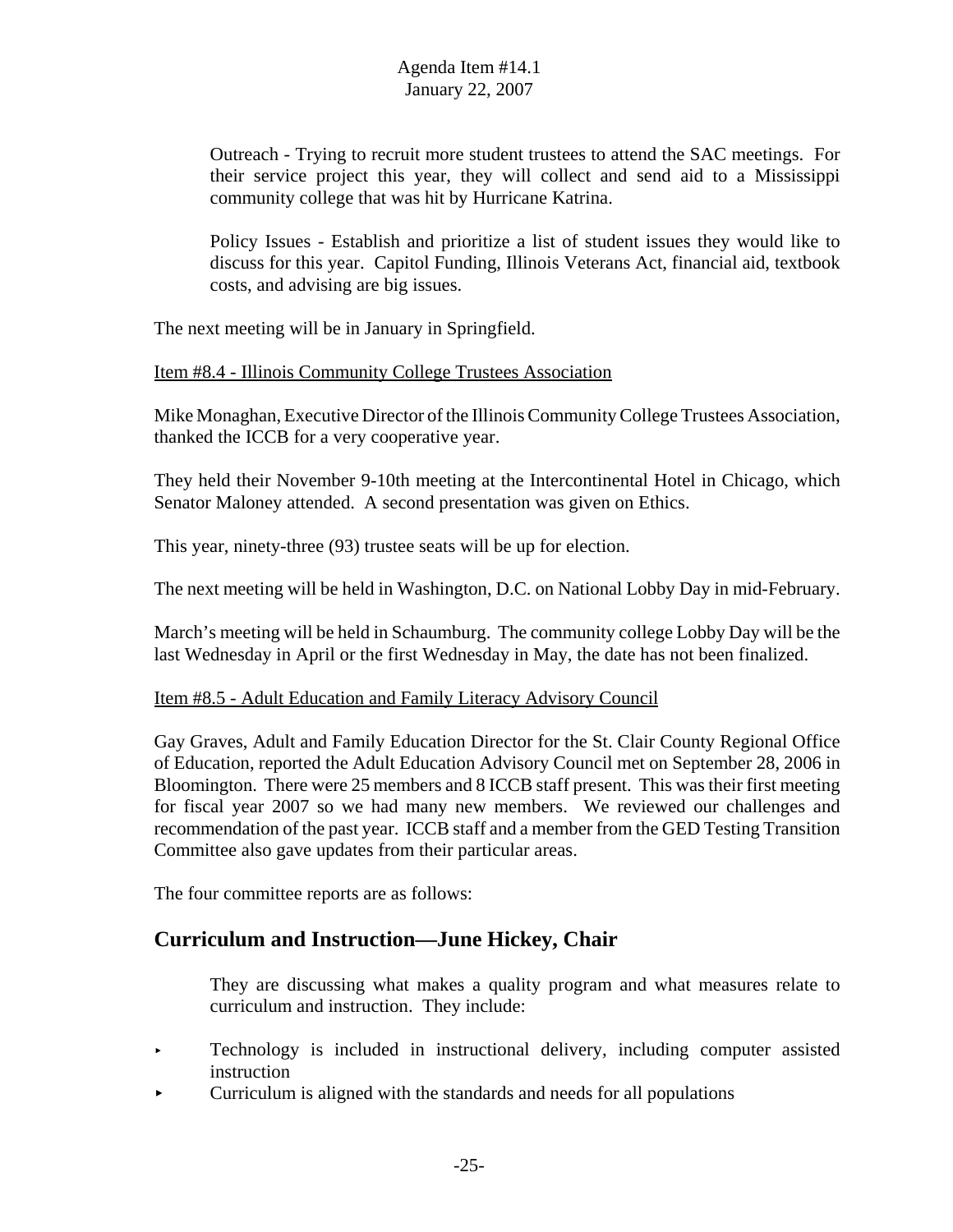- < Program has selected core curricular materials that teachers may supplement
- < Curricular outcomes are identified and student-driven
- $\triangleright$  Curriculum prepares students for transition to next step
- $\blacktriangleright$  Evidence of planning exists from the program level to the instructional level
- < Instruction is guided by ongoing assessment, not just state required pre-tests
- < Instruction is contextualized-aligned with real life situation so that students can see practical application
- < Life skills are included in instruction, either infused in lessons or taught separately
- < Multiple modalities are targeted during instruction
- < A variety of instructional methods are used to develop self-directed learners and to address program, course and student goals
- < Professional development is encouraged and ongoing
- < Teachers are evaluated periodically by administration and by students

# **Professional Development Training and Marketing--Bevan Gibson, Chair**

They discussed professional development evaluation components including:

- Instruction and program outcomes and goals
- **Accountability**
- Appropriate professional development
- Content of the professional development
- Follow-up means of assessing transfer of professional development

Student support and Transition Services--Joan Hornby-Chair

They discussed 2 quality measures.

- Program clearly defines the support services that it provides to students and makes them available to all students enrolled in the program, either directly or through referral. Support services are intended to support student retention and individual goals. These services include:
- Counseling
- Career counseling/guidance
- Transportation assistance
- Childcare assistance
- Emergency assistance
- **Tutoring**
- The program has a standard process for assessing a student's need for support services at intake. In addition, a process will be in place for re-assessing student needs for support services.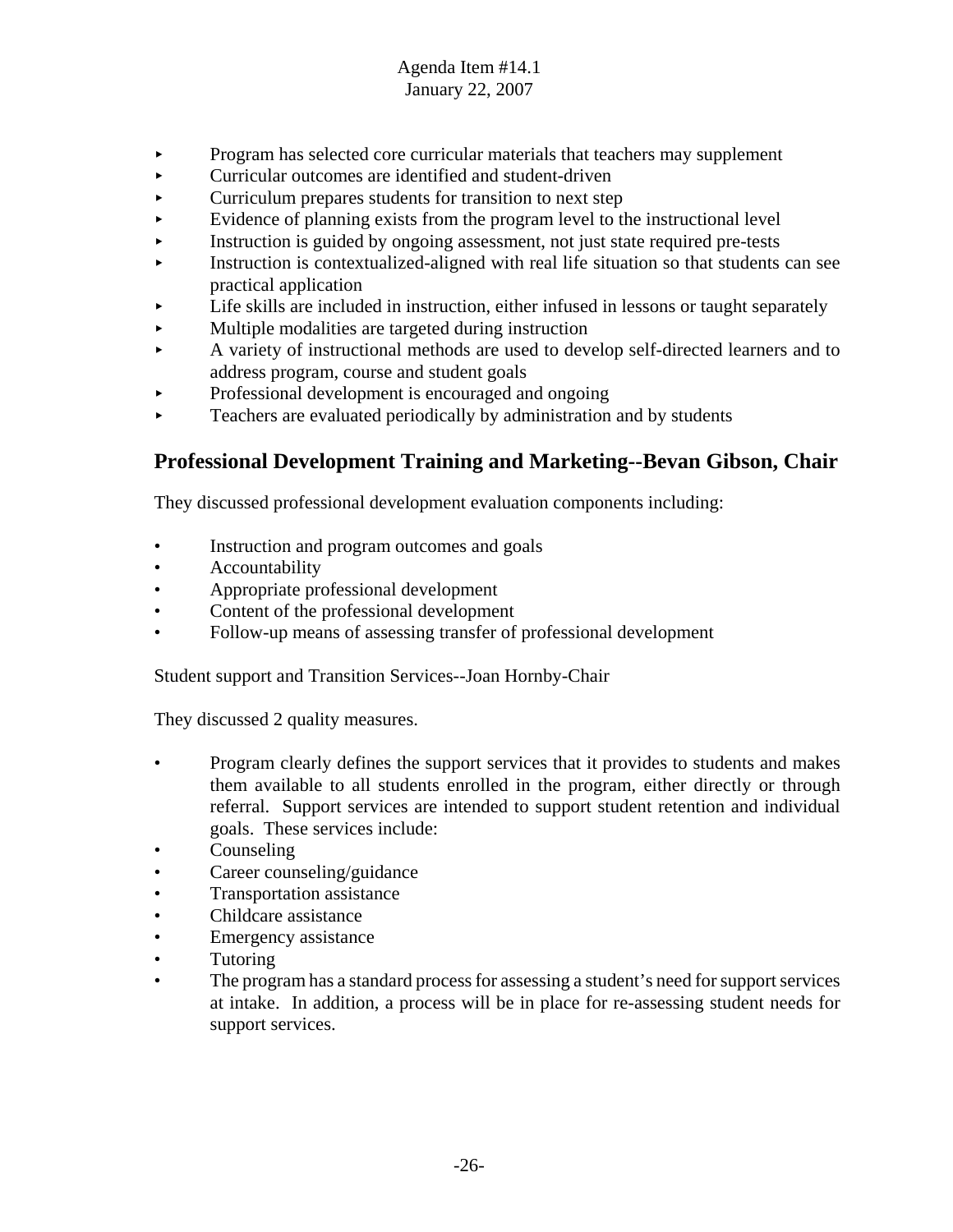# **Policy Studies, Research and Accountability - Tim Golemo, Chair**

They addressed 4 issues of importance for the evaluation process.

- What is important when evaluating a program
- How to collect, use and interpret data
- How do programs view the evaluating process

The documentation process and the importation of data to DAIS-I, our new data system.

All committees will have conference calls before the next meeting.

Our next meeting will be January 25, 2007.

#### Item #9 - External Affairs

Randy Barnette, Vice President for External Affairs, reported that the ICCB website will go live next week. All the departments will constantly keep it update.

The Community College System Economic Impact Study is a vast research project on the economic benefits derived from Illinois' community colleges. The initial findings will be presented at the January board meeting.

The HJR 122 Task Force had it's third meeting in Springfield on November  $14<sup>th</sup>$ . The fourth meeting will be in Chicago at the Harold Washington College on December 13<sup>th</sup>. The final report is scheduled to be presented to the General Assembly in January.

The Democrats swept the election across the state.

Geoff thanked Randy and his staff for all their hard work putting together the new website. They did a great job.

#### Item #10 - New Units of Instruction **(ACTION)**

Jake Rendleman made a motion, which was seconded by Bill Naegele, to approve the following new units of instruction:

## **PERMANENT PROGRAM APPROVAL**

Black Hawk College

- < General Occupational and Technical Studies A.A.S. degree (63 semester credit hours)
- < Associate of Arts in Teaching Early Childhood Education (64 semester credit hours)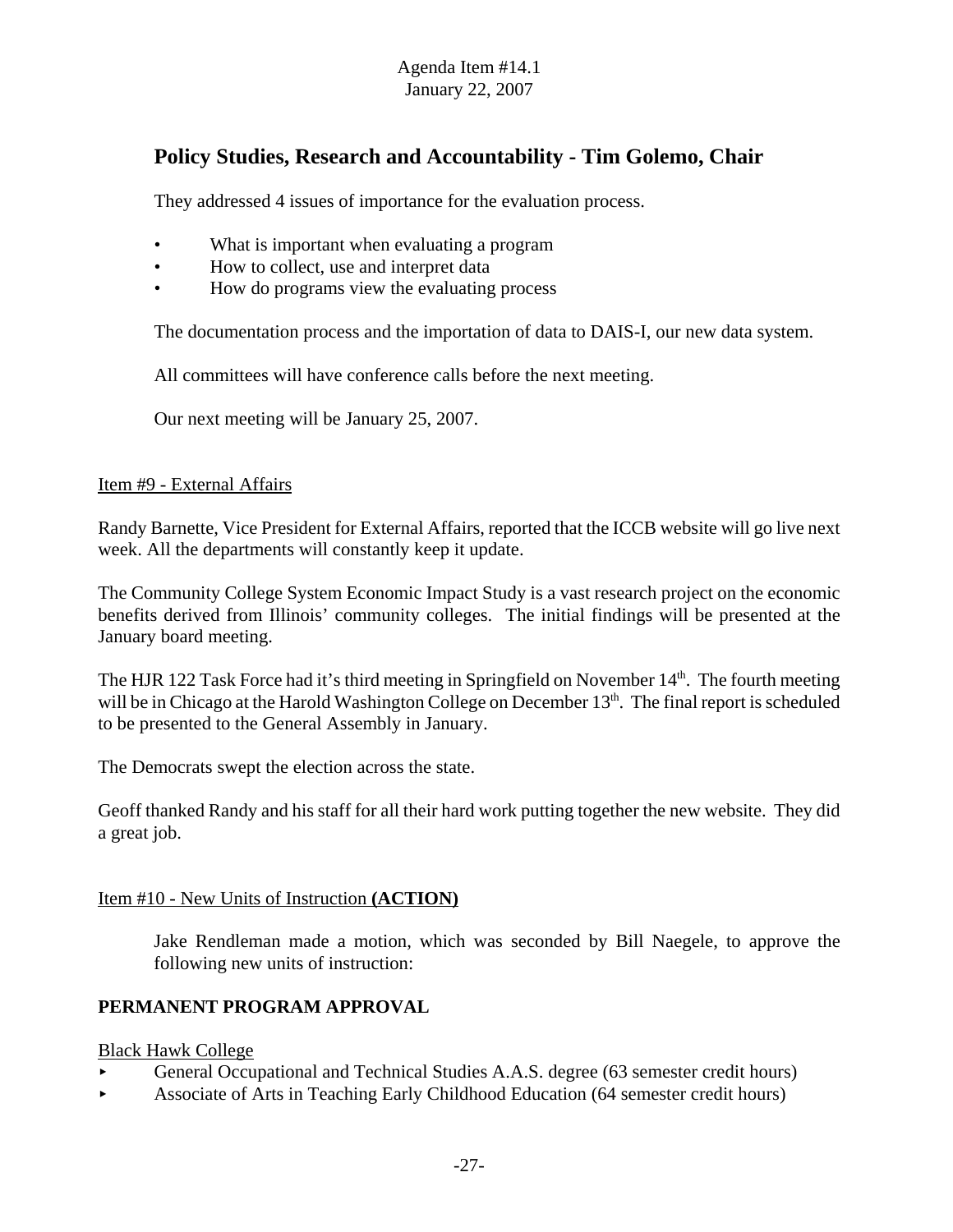Wm. Rainey Harper College

- < Computer Forensics and Security A.A.S. degree (60 semester credit hours)
- < Emergency Management Systems A.A.S. degree (61 semester credit hours)
- **Emergency Management Systems Certificate (31 semester credit hours)**

Kankakee Community College

< Associate of Arts in Teaching Secondary Mathematics (64 semester credit hours)

## Lake Land College

Ag Machinery Sales A.A.S. degree (67 semester credit hours)

# John A. Logan College

< Educational Interpreting Professional Certificate (33 semester credit hours)

# Joliet Junior College

< Game Design and Development A.A.S. degree (66 semester credit hours)

# Oakton Community College

< Associate of Arts in Teaching Early Childhood Education (62 semester credit hours)

# Parkland College

< Construction: Glazier Certificate (27 semester credit hours)

# Rend Lake College

< Emergency Medical Technician Certificate (17 semester credit hours)

Southern Illinois Collegiate Common Market Colleges (John A. Logan College, Rend Lake College, Shawnee Community College, Southeastern Illinois College and Kaskaksia College)

< Veterinary Technology A.A.S. degree (69 semester credit hours)

# Southwestern Illinois College

< Music Technology A.A.S. degree (64 semester credit hours)

# Wilbur Wright College

< Emergency Management A.A.S. degree (64 semester credit hours)

# **TEMPORARY PROGRAM APPROVAL**

Kennedy-King College

< Overhead Electrical Line Worker Certificate (35 semester credit hours)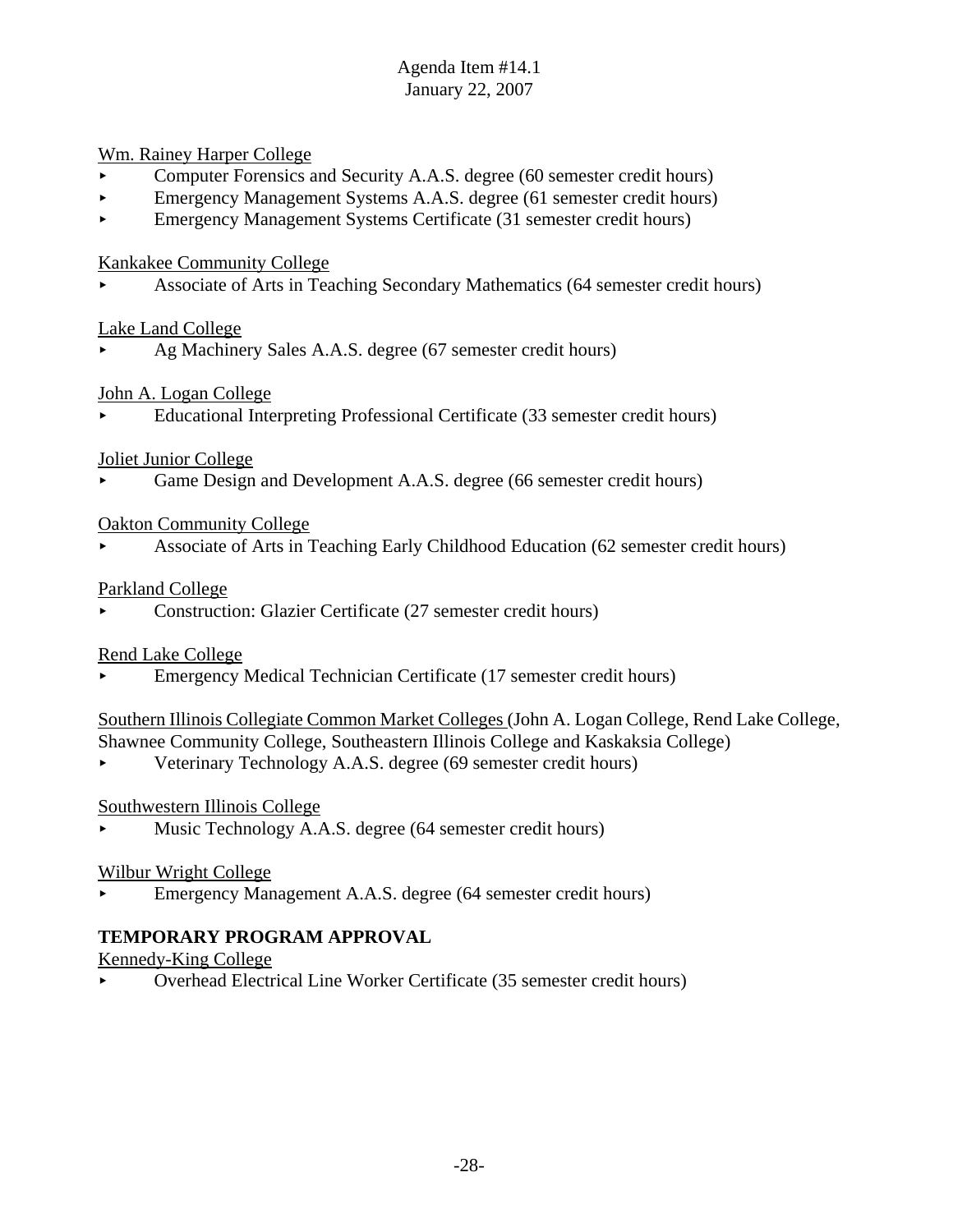#### Item #11 - Community College Recognition Approvals **(ACTION)**

Dr. Elaine Johnson reported the ICCB staff visited eight colleges this year with one for approval today.

Rudy Papa made a motion, which was seconded by Sue Morris, to grant a status of "recognition continued" to Lake Land College.

#### Item #12 - Carl D. Perkins Career and Technical Education Act of 2006 (Perkins IV) Update

Dr. Elaine Johnson gave a brief summary of the purpose of the act due to time restraint.

The Carl D. Perkins Career and Technical Education Act of 2006 (Perkins IV) was signed into law by congress on August 12, 2006. The Act represents nearly three years of work on the part of Congress and the U. S. Department of Education, in cooperation with other Federal agencies and the State and local agencies affected by its policies, to provide continuing Federal support for rigorous career and technical education programs that prepare students for today's competitive workforce.

 "The purpose of the Act is to develop more fully the academic and career and technical skills of secondary students and postsecondary education students who elect to enroll in career and technical education programs.

\* \* \* \* \* \* \* \* \* \*

Board member Jake Rendleman read a position paper that he would like the Illinois Community College Board to support:

The Trustees Association met in Chicago last week and among other business, we discussed the issues of funding Career and Technical Education, Vocational Education, and several other items, such as Technical Prep.

For the past two years, the President of the United States has proposed changing the way these programs receive their Federal Funding. In addition to large funding reductions, there have been proposals to combine funding for these programs that go to both high schools and community colleges in to a one lump sum grant. The Trustees Association and the National Trustees have opposed this and have maintained separate funding streams and separate grants for Career and Technical and Vocational Education all under Tech Prep.

The Trustees Association took a formal position to continue supporting this position to maintain separate funding streams and to oppose a single grant for funding. The Trustees Association also asked that the ICCB consider taking a similar position particularly when the ICCB develops an FY08 funding plan and works with the State Board of Education.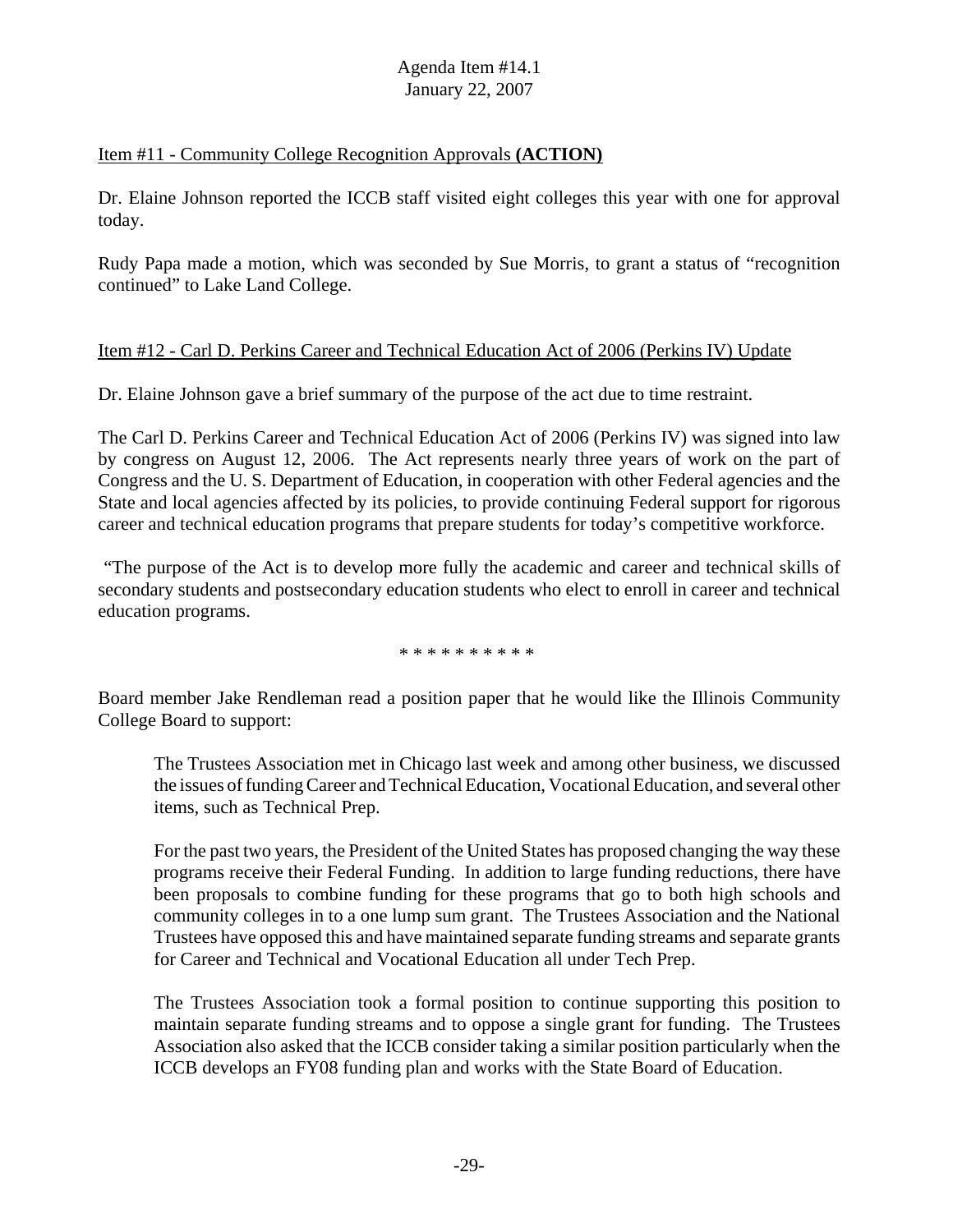The State of Illinois support for these programs could also follow a direction of consolidation of the funding into a single grant with the State Board of Education.

The Trustees Association encourages the ICCB to work toward maintaining the current method of funding these programs.

Jake Rendleman made a motion, which was seconded by Rudy Papa, to support this position.

\* \* \* \* \* \* \* \* \* \*

There was a break in the meeting at 10:10 a.m. and returned at 10:25 a.m.

## Item #13 - Performance Report - Fiscal Year 2006

Dr. Elaine Johnson introduced Scott Parke, Senior Director for Policy Studies, who will be giving the report.

He started by thanking a few of the ICCB staff members who helped on this report: Nathan Wilson, Candy Tempel, Ed Smith, Leann Arsenault, Andy Berryman, Ellen Andres, Karen Anderson, and Carol Lanning.

The Policy Areas for the *Illinois Commitment* include:

- Economic Growth
- ◆ P-20 Partnerships/Teaching and Learning.<br>◆ Affordability
- ' Affordability
- ' Access and Diversity
- ◆ High Quality
- ' Accountability and Productivity

In an effort to more closely measure progress toward these goals and pledges, three levels of indicators were developed by the Performance Indicator Advisory Committee:

- ' Statewide Indicators
- ' Common Institutional Indicators
- $\bullet$  Mission Specific Indicators

The Performance Report is an additional accountability initiative to further document a series of important outcomes for Illinois higher education. The Performance Report builds on a series of ongoing and evolving complementary community college accountability and quality assurance initiatives.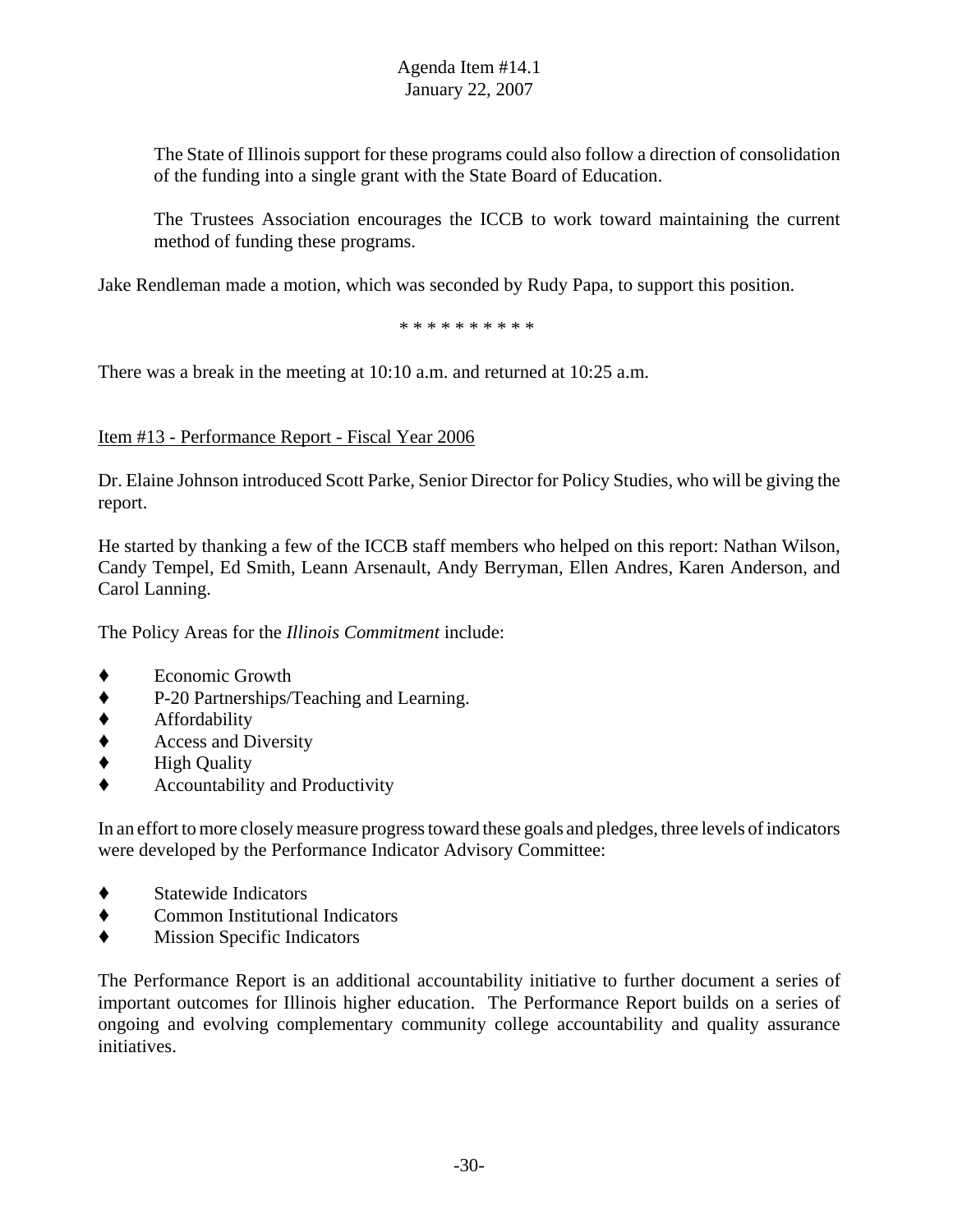For the current report, the narrative focus is on two policy areas: **High Quality (Area 5) and Accountability and Productivity (Area 6)**. While narrative reporting is targeted on two policy areas, annual performance indicator data reporting is required across all six areas.

For the remaining four policy areas – **Economic Growth (Area 1), Teaching and Learning Partnerships with P-12 Education (Area 2); Affordability (Area 3), and Access and Diversity Area 4)** – statewide and common measures and selected mission-specific indicator data and analysis are furnished.

Nine out of ten Illinois community college graduates remain in the state after finishing college; therefore, community colleges are centrally important in positioning Illinois at a competitive advantage in the marketplace. Illinois community colleges are undertaking an Economic Impact Study to provide further documentation of the difference that a community college education makes for students and the communities which the colleges serve. The complete Community College Economic Impact Study will be released in calendar year 2007.

# Item #14 - Consent Agenda **(ACTION)**

Sue Morris made a motion, which was seconded by Bill Naegele, to approve the following items:

#### Item #14.1 - Minutes of the September 15, 2006 Board Meeting

The Illinois Community College Board hereby approves the board minutes of the September 15, 2006 meeting, as recorded.

## Item #14.2 - Proposed ICCB Rules Concerning Community College Personnel Policies *(Initial Approval)*

The Illinois Community College Board hereby adopts and initially approves the following amendments to the *Administrative Rules of the Illinois Community College Board* and authorizes its President/CEO to process these amendments in accordance with the Illinois Administrative Procedures Act.

## **Section 1501.801 Definition of Terms**

Compensated Time. Time worked by or credited to a State employee that counts toward any minimum work time requirement imposed as a condition of employment with a State agency, but does not include any designated State holidays or any period when the employee is on a leave of absence.

Employee. Any person employed full time, part time, or pursuant to a contract and whose duties are subject to the direction and control of an employer with regard to material details of how the work is to be performed, or any appointee.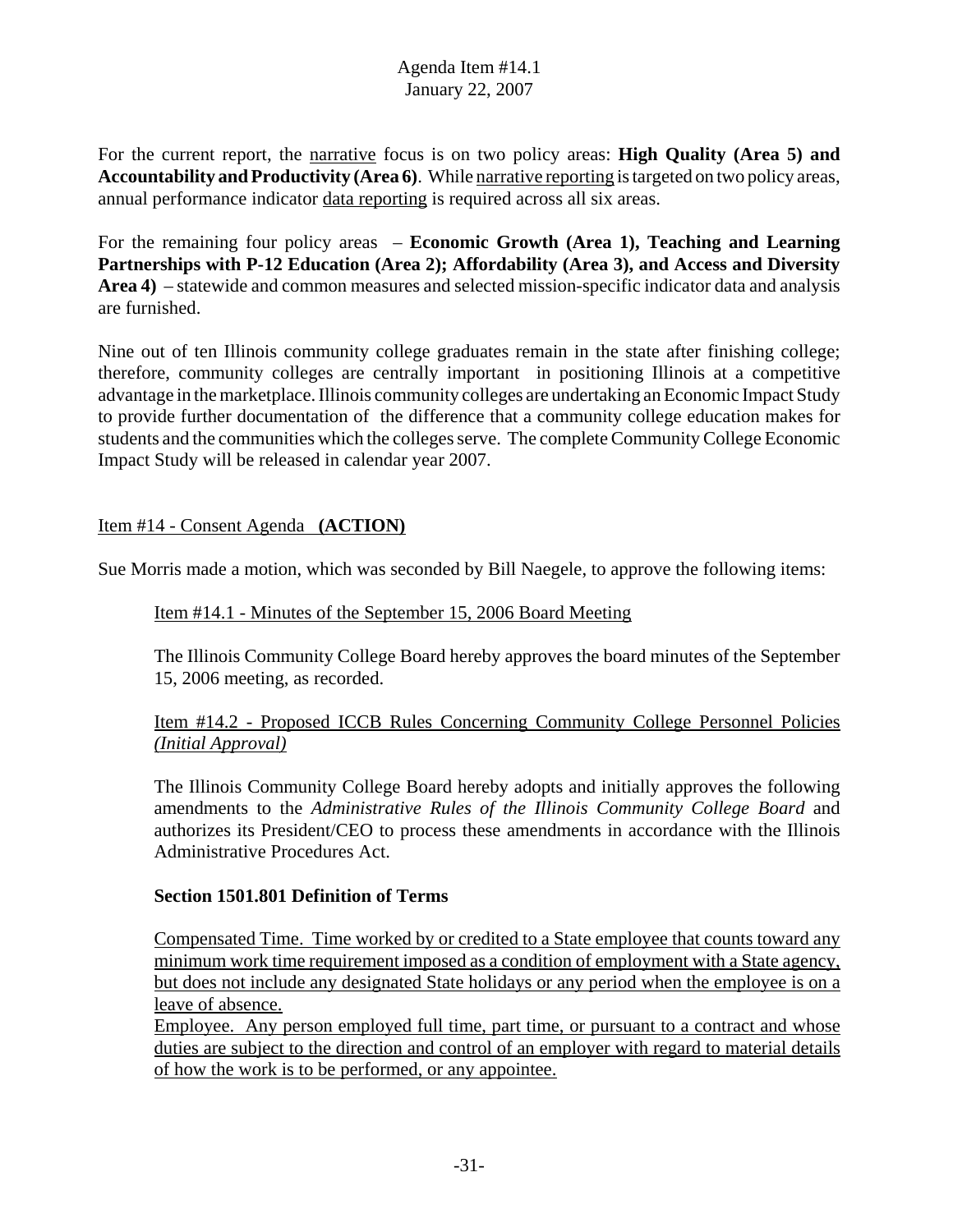## **Section 1501.803 Personnel Policies for The State Officials and Employees Ethics Act**

Each community college must adopt and implement the following personnel policies.

Work Time Requirements. Each college shall have a written description of work time requirements.

Documentation of Work Time. Employees must submit time sheets documenting time spent each day on official business to the nearest quarter hour. Time sheets may be submitted on paper, electronically, or both and must be maintained in either paper or electronic form by the fiscal office for at least two years.

Documentation for Reimbursement for Travel on Official Business. The colleges must adopt travel policies and procedures for reimbursement of expenses for employees traveling on official business.

Compensation. Each college must adopt a policy on employee compensation.

Accrual of Benefits. Each college must adopt a policy on the earning or accrual of benefits.

Item #14.3 - Illinois Community College Board Advisory Committee Member Appointments

A summary was provided for the Board's information and review.

Item #14.4 - Executive Session Minutes of the September 15, 2006 Meeting

The Illinois Community College Board hereby approves the board executive session minutes of the September 15, 2006 meeting, as recorded.

**\* \* \* \* \* \* \***

The motion was approved by unanimous voice vote. Student advisory vote: Yes.

Item #15 - Information Items

Item #15.1 - Fiscal Year 2007 Financial Statements

Documents were provided to the Board for their information and review.

Item #15.2 - Preparing ParaProfessional Educators to Meet New Requirements of "No Child Left Behind" Legislation

Documents were provided to the Board for their information and review.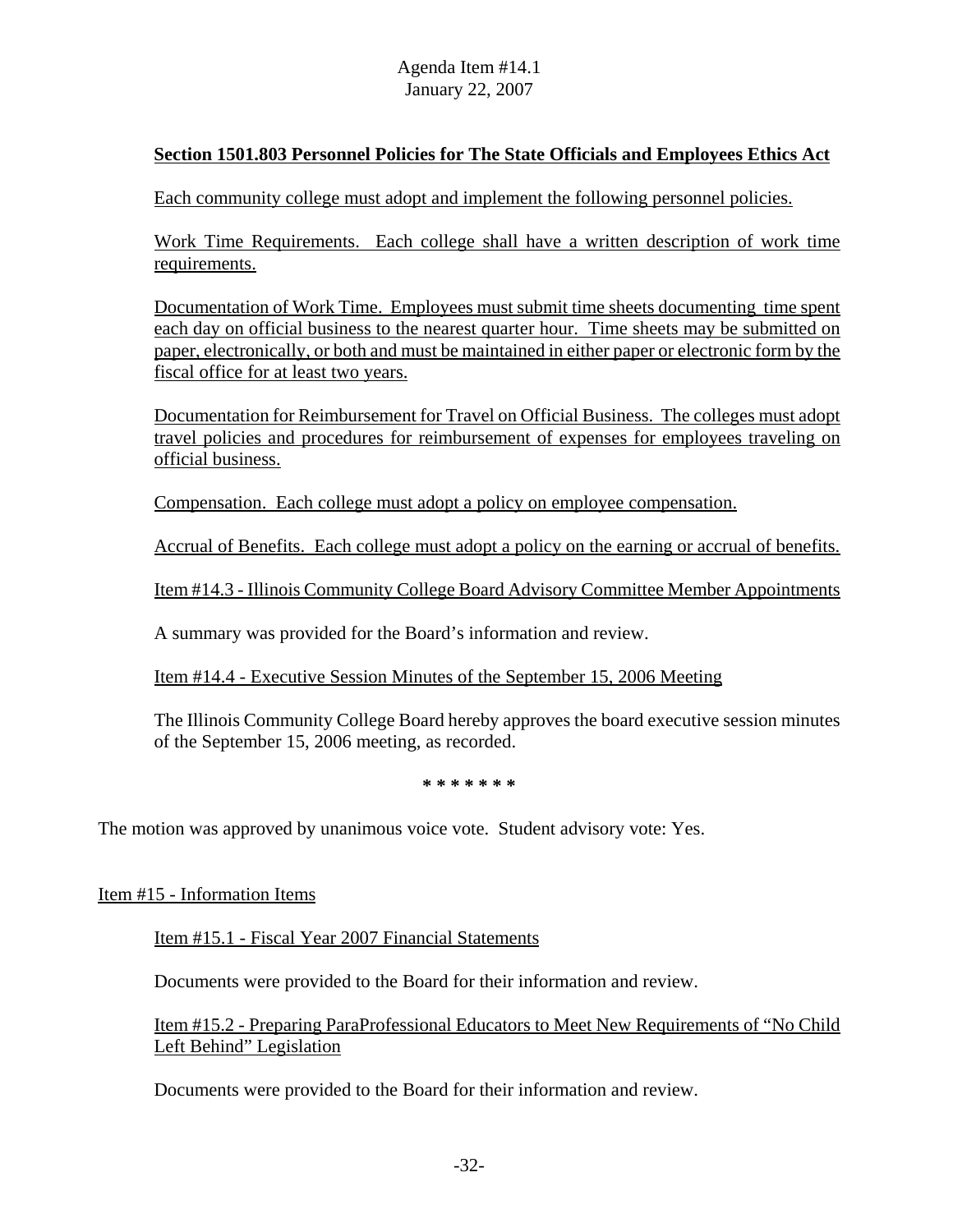Item # 17 - Executive Session

At 10:50 a.m., Rudy Papa made a motion, which was seconded by Marikay Hegarty, to go into Executive Session to discuss legal matters. The motion was approved by unanimous voice vote. Student advisory vote: Yes.

Geoffrey Obrzut, President/CEO; Ellen Andres, Chief Financial Officer/Human Resources; Elaine Johnson, Vice President for Instruction and Policy Studies; and Ann Chandler, Executive Assistant and Board Secretary, were requested to stay for part of the meeting.

\* \* \* \* \* \* \* \* \* \*

At 11:39 a.m., Bill Naegele made a motion, seconded by Jake Rendleman, to adjourn the Executive Session meeting and return to the regular Board meeting. The motion was approved by unanimous voice vote. Student advisory vote: Yes.

Item # 19 - Adjournment

At 11:40 p.m., Jake Rendleman made a motion, which was seconded by Bill Naegele, to adjourn the meeting. The motion was approved by unanimous voice vote. Student advisory vote: Yes.

Chairman President/CEO

Guy H. Alongi Geoffrey S. Obrzut